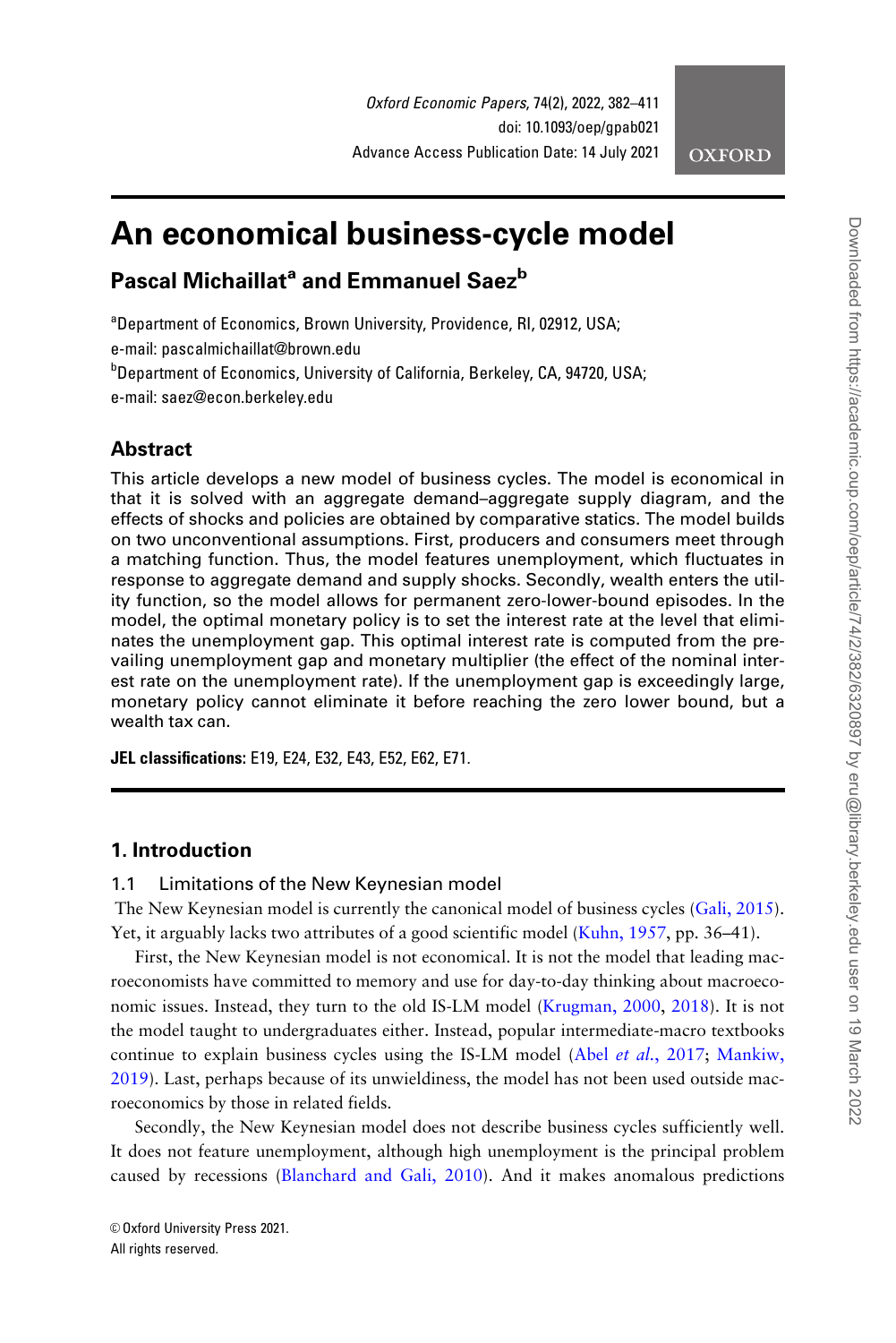about long-lasting zero-lower-bound (ZLB) episodes ([Michaillat and Saez, 2021\)](#page-28-0). These anomalies have become more salient as these episodes have become more common.

## 1.2 Attributes of this article's model

This article develops a model of business cycles that is both economical and descriptive. The model is economical in that it is solved with an aggregate demand (AD)-aggregate supply (AS) diagram, and the effects of shocks and policies are derived by comparative statics. The most complicated step of the analysis is the derivation of the consumption Euler equation. The model is descriptive in that it features unemployment, which fluctuates in response to business-cycle shocks, and it behaves well during long-lasting or permanent ZLB episodes.

## 1.3 Relation to previous research

To build the model, we combine two unconventional assumptions.

To generate unemployment, we assume that producers and consumers meet through a matching function. We borrow this assumption from [Michaillat and Saez \(2015,](#page-28-0) [2019](#page-28-0)). The models in [Michaillat and Saez \(2015,](#page-28-0) [2019\)](#page-28-0) do not feature interest-bearing assets, however, so they cannot be used to think about monetary policy or the ZLB.

To accommodate permanent ZLB episodes, we assume that relative wealth enters the utility function. We borrow this behavioural assumption from [Michaillat and Saez \(2021\)](#page-28-0). The model in [Michaillat and Saez \(2021\)](#page-28-0) is New Keynesian, however, so it does not feature unemployment.

## 1.4 Service economy

The model features households who sell labour services, spend their income on services sold by other households, and save unspent income using government bonds. The focus on services allows us to merge the labour and product markets into a single market and thus simplify the analysis. Such focus also seems realistic. In the USA, for example, the share of employment in service-providing industries is 80.3% in 2019, and it is projected to increase further in the future.<sup>1</sup>

## 1.5 Matching function

The first key assumption of the model is that producers and consumers of services meet through a matching function. Because of the matching function, the model features unemployment. Every day, people are available to work for a certain number of hours and produce a certain amount of services. But they cannot always find customers to hire them, so they are not always working.

Although in standard models, markets are perfectly or monopolistically competitive, in reality most markets appear to be organized around a matching function. This is of course true of labour markets ([Petrongolo and Pissarides, 2001](#page-28-0)). But it is also true of many product markets ([Michaillat and Saez, 2015,](#page-28-0) pp. 519–521). For instance, in an average day in the USA, more than 15% of firms' capacity remains idle. Moreover, the rate of idleness is sharply countercyclical, just like the rate of unemployment.

1 Bureau of Labor Statistics,'Employment by Major Industry Sector,' last modified September 1, 2020, <https://perma.cc/3T8A-R8L5>.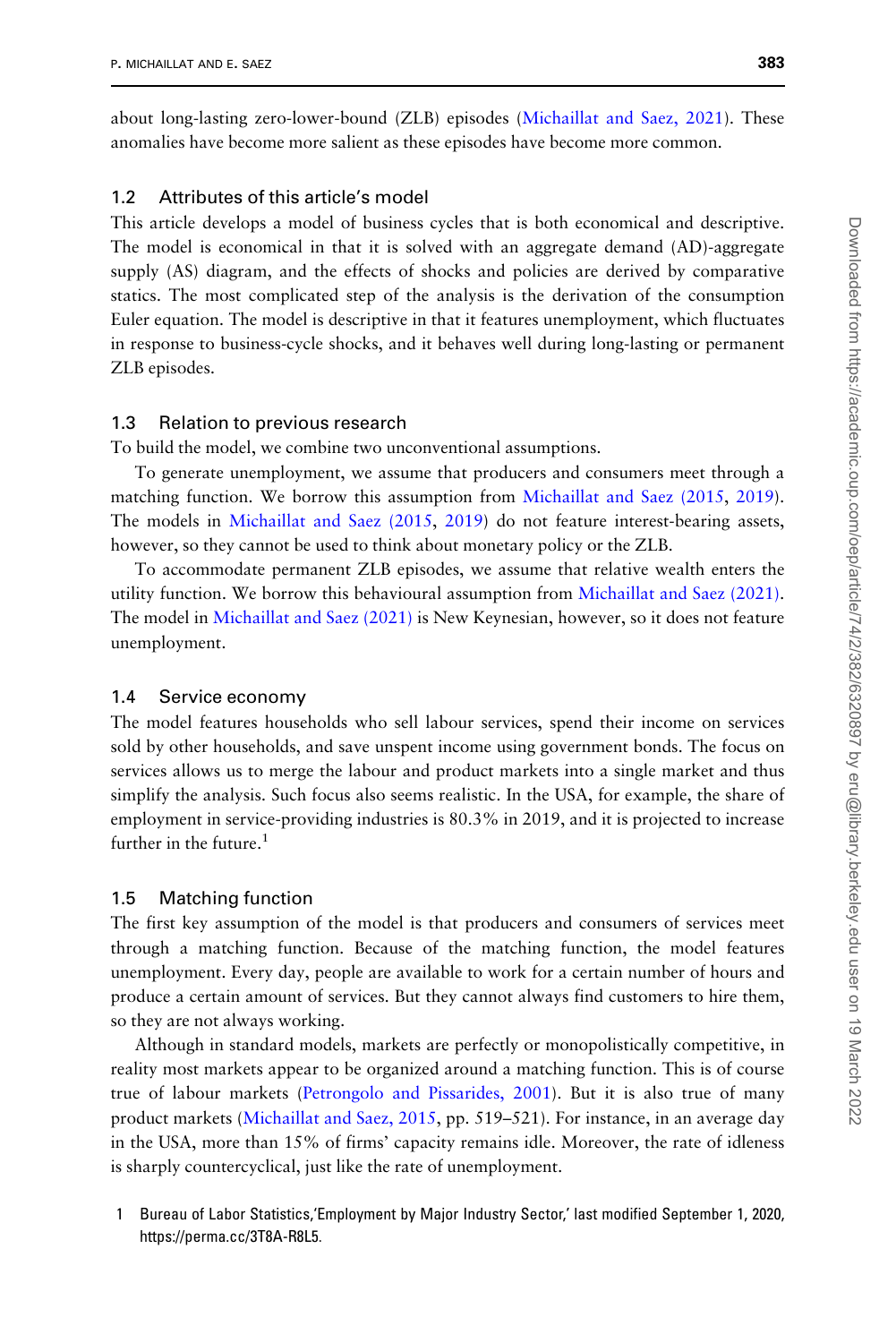#### 1.6 Wealth in the utility function

The second key assumption of the model is that households derive utility not only from consumption but also from their relative wealth. With wealth in the utility function, the Euler equation is modified because people save not only to smooth consumption over time but also to accumulate wealth. As a result, the AD curve is non-degenerate, which in particular allows for permanent ZLB episodes.

Although in standard models people only hold wealth to smooth consumption, in reality people appear to enjoy wealth over and above the future consumption it can provide [\(Michaillat and](#page-28-0) [Saez, 2021,](#page-28-0) Section 2). For example, neuroscientists have found that wealth itself provides utility, independently of the consumption it can buy [\(Camerer](#page-27-0) *et al.*, 2005). And economists, psychologists, and sociologists have documented that by accumulating wealth, people achieve high social status, which they relish [\(Weiss and Fershtman, 1998](#page-29-0); [Fiske, 2010](#page-27-0); [Heffetz and Frank, 2011](#page-28-0); [Cheng and Tracy, 2013;](#page-27-0) [Ridgeway, 2014](#page-29-0); [Anderson](#page-26-0) et al., 2015; [Mattan](#page-28-0) et al., 2017). The wealth-in-the-utility-function assumption also explains why people save at single-digit interest rates while they exhibit double-digit discount rates ([Michaillat and Saez, 2021](#page-28-0), Section 6).

#### 1.7 Price norm

Any model with a matching function needs to assume a price mechanism. The price mechanism determines how unemployment responds to shocks. If the price is flexible, the price responds to shocks but unemployment does not. If the price is rigid, on the other hand, the price does not respond to shocks but unemployment does.

In the USA, a lot of labour is idle in slumps and very little labour is idle in booms [\(Michaillat and Saez, 2015;](#page-28-0) Fig. 2). In 2009, during the Great Recession, the rate of unemployment reached 10%, and the rate of idleness reached 33% in manufacturing industries and 20% in non-manufacturing industries. In contrast, in 2000, at the peak of the dotcom bubble, the rate of unemployment was only 4%, and the rate of idleness in all industries was only 13%.

The only way to generate such fluctuations is to assume some price rigidity ([Michaillat](#page-28-0) [and Saez, 2015\)](#page-28-0). Here, we simply assume that the price of services grows at a fixed rate. Following [Hall \(2005b\)](#page-27-0), we interpret this fixed inflation rate as a social norm—which in the long run could be determined by communication from the central bank.

A fixed inflation rate is not unrealistic. In the USA, inflation responds neither to fluctuations in unemployment [\(Stock and Watson, 2010](#page-29-0), Fig. 1; [Stock and Watson, 2019,](#page-29-0) Fig. 1) nor to monetary policy shocks ([Christiano](#page-27-0) et al., 1999).

#### 1.8 Solution of the model

The model is easy to solve. Output and market tightness are found at the intersection of an AD curve and an AS curve. The AD curve describes the trade-off between consuming and holding wealth given by the Euler equation. The AS curve describes the amount of output produced when unemployment is on the Beveridge curve. All the other variables are computed from output and tightness.

#### 1.9 Business cycles

The AD–AS diagram also gives the response of the model to various AD and AS shocks: shocks to thriftiness, to labour productivity, or to labour-force participation. Negative AD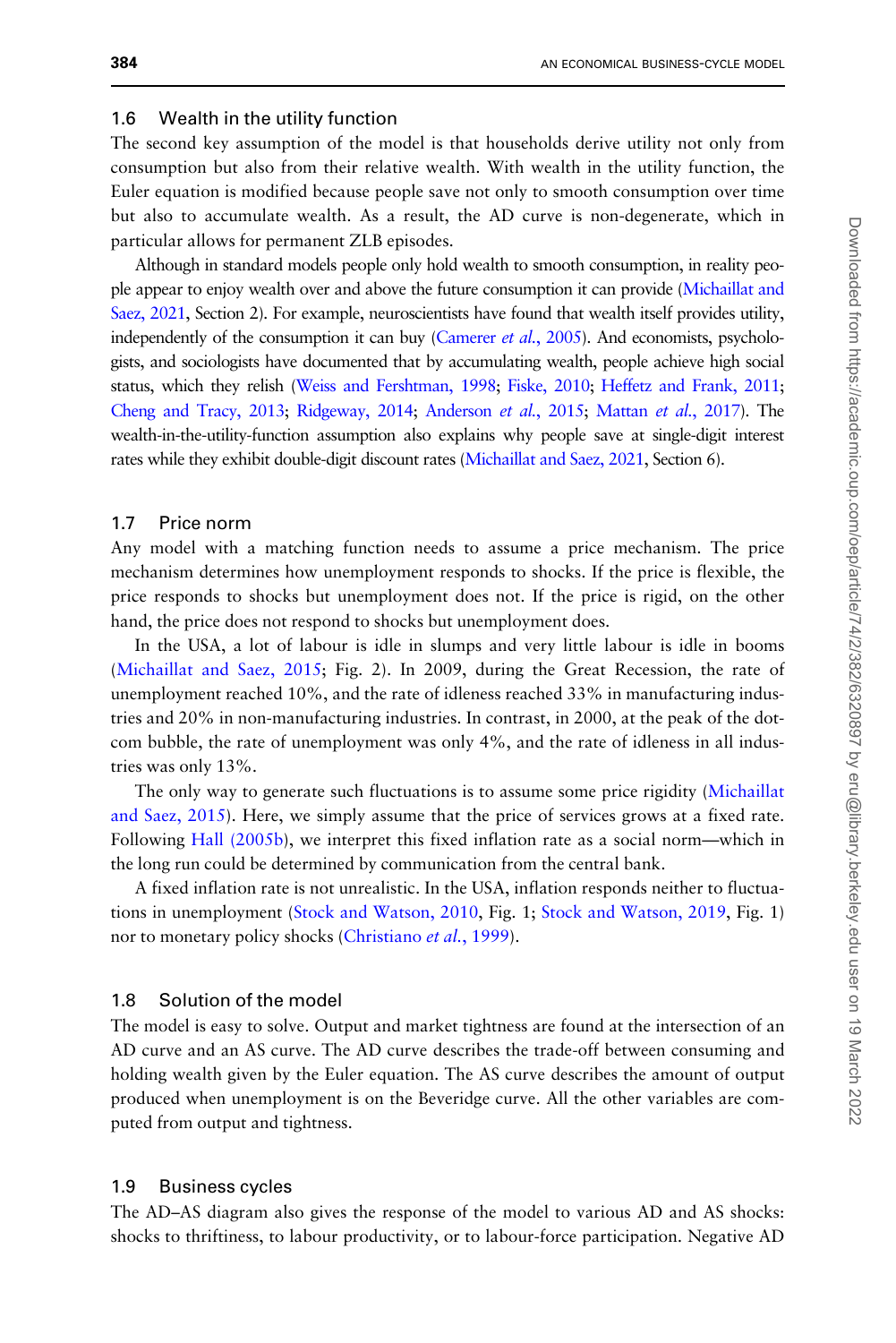shocks lead to lower output, lower tightness, and higher unemployment rate. Negative AS shocks lead to lower output, but higher tightness and lower unemployment rate.

## 1.10 Inefficiency

The efficient unemployment rate is independent of AD and AS shocks, whereas the actual unemployment rate responds to these shocks. Unemployment fluctuations are therefore inefficient. When unemployment is inefficiently high, the amount of services produced and consumed is too low. When unemployment is inefficiently low, too many man-hours are devoted to recruiting, so the amount of services consumed is also too low. Despite such aggregate inefficiency, individual relationships are always bilaterally efficient, unlike in other rigid-price models ([Barro, 1977;](#page-27-0) [Huo and Rios-Rull, 2020\)](#page-28-0).

## 1.11 Monetary policy

The government conducts monetary policy by setting the nominal interest rate on bonds. Since it is optimal for monetary policy to eliminate the unemployment gap, the optimal nominal interest rate is given by a simple formula involving the prevailing unemployment gap and monetary multiplier (the effect of the nominal interest rate on the unemployment rate). The formula can be implemented because we have estimates of the unemployment gap and monetary multiplier [\(Christiano](#page-27-0) et al., 1999; [Ramey, 2016](#page-29-0); [Michaillat and Saez,](#page-28-0) [2020](#page-28-0)). Applied to the USA, the formula indicates that the Federal Reserve should reduce the federal funds rate by 2 percentage points for each percentage point of unemployment. This prescription is close to what the Federal Reserve does in practice [\(Bernanke and](#page-27-0) [Blinder, 1992](#page-27-0); [Stock and Watson, 2001\)](#page-29-0).

## 1.12 Wealth tax at the ZLB

If the unemployment gap is excessively large, monetary policy cannot eliminate it before reaching the ZLB. At this point, the government can use a wealth tax because the wealth tax perfectly substitutes for monetary policy but is not subject to the ZLB. An adequate increase in the wealth tax rate eliminates the unemployment gap even at the ZLB.

## 2. The model

We begin by presenting our model. The model features unemployment, and it accommodates permanent ZLB episodes. The solution of the model is found at the intersection of a downward-sloping AD curve and an upward-sloping AS curve in a tightness-output plane. The AD curve derives from the Euler equation, and the AS curve from the Beveridge curve.

## 2.1 Structure of the model

The model is set in continuous time. It features households and a government. Households trade labour services and government bonds.

2.1.1 Households There is a measure 1 of households, which are initially identical. Households are large, and we abstract from the randomness introduced by the matching process at the household level. As a result, we can analyse the model using a representative household.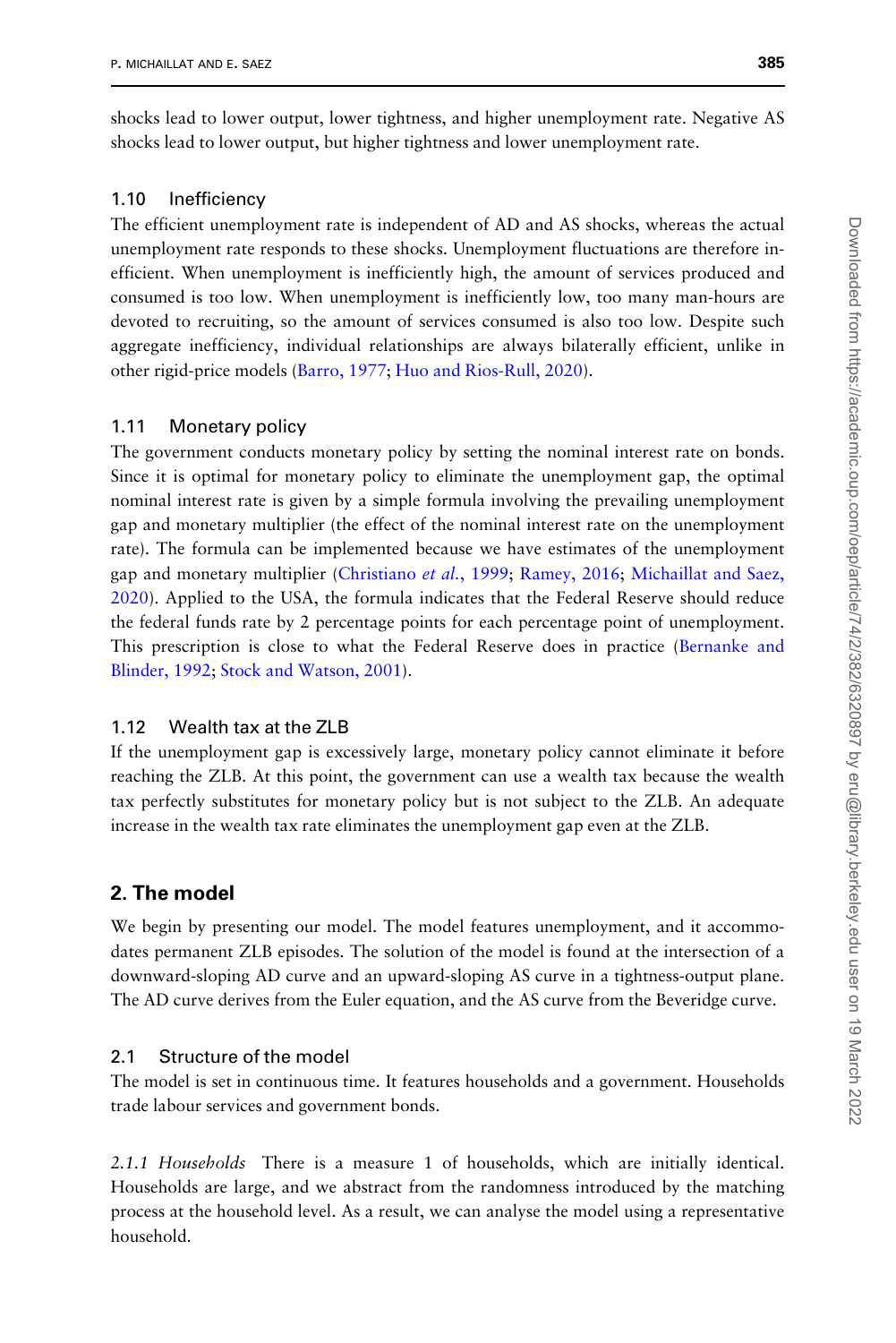<span id="page-4-0"></span>2.1.2 Government The government issues nominal bonds, sets taxes, and sets the nominal interest rate through the central bank.

2.1.3 Labour services The only goods produced in the economy are labour services. There are no firms: households produce the services themselves and sell them to other households. On the service market, all trades are mediated by a matching function, and search is random.

2.1.4 Government bonds To obtain an interesting concept of aggregate demand, households must have the choice between spending their income on services or on something else. Here households choose between buying services and buying government bonds.

#### 2.2 Supply of services

We model the supply of services as in [Michaillat and Saez \(2019\)](#page-28-0).

2.2.1 Labour force The size of the labour force is  $l > 0$ .

2.2.2 Labour productivity Each worker in the labour force has the capacity to produce  $a > 0$  services per unit time. The parameter a describes labour productivity.

2.2.3 Employment relationships Services are sold through long-term worker-household relationships. Once a worker has matched with a household, she becomes a full-time employee of the household. She remains so until they separate, which occurs at rate  $\lambda > 0$ . As an employee, the worker produces  $a$  services per unit time for the household. At time  $t$ , the services are sold at a unit price  $p(t)$ , so the worker's income is  $ap(t)$ . The inflation rate is  $\pi(t) = \dot{p}(t)/p(t).$ 

2.2.4 Unemployment Because of the matching function, not all jobseekers find a job, so there is always some unemployment. The unemployment rate  $u(t)$  is the share of workers in the labour force who are not employed by any households. Hence, the number of employed workers is

$$
n(t) = [1 - u(t)]l, \tag{1}
$$

and the aggregate output of services is

$$
y(t) = an(t) = [1 - u(t)]al.
$$
 (2)

The aggregate productive capacity is *al*: it is the amount of services that would be produced if all workers in the labour force were employed. Output is less than the capacity because some workers are unemployed.

2.2.5 Matching function To find new employees, households advertise  $v(t)$  vacancies. Based on the numbers of vacancies and jobseekers, a Cobb–Douglas matching function determines the number of new employment relationships formed per unit time:

$$
m(t) = \mu v(t)^{1-\eta} [l - n(t)]^{\eta},
$$

where  $\mu > 0$  is the matching efficacy and  $\eta \in (0, 1)$  is the matching elasticity.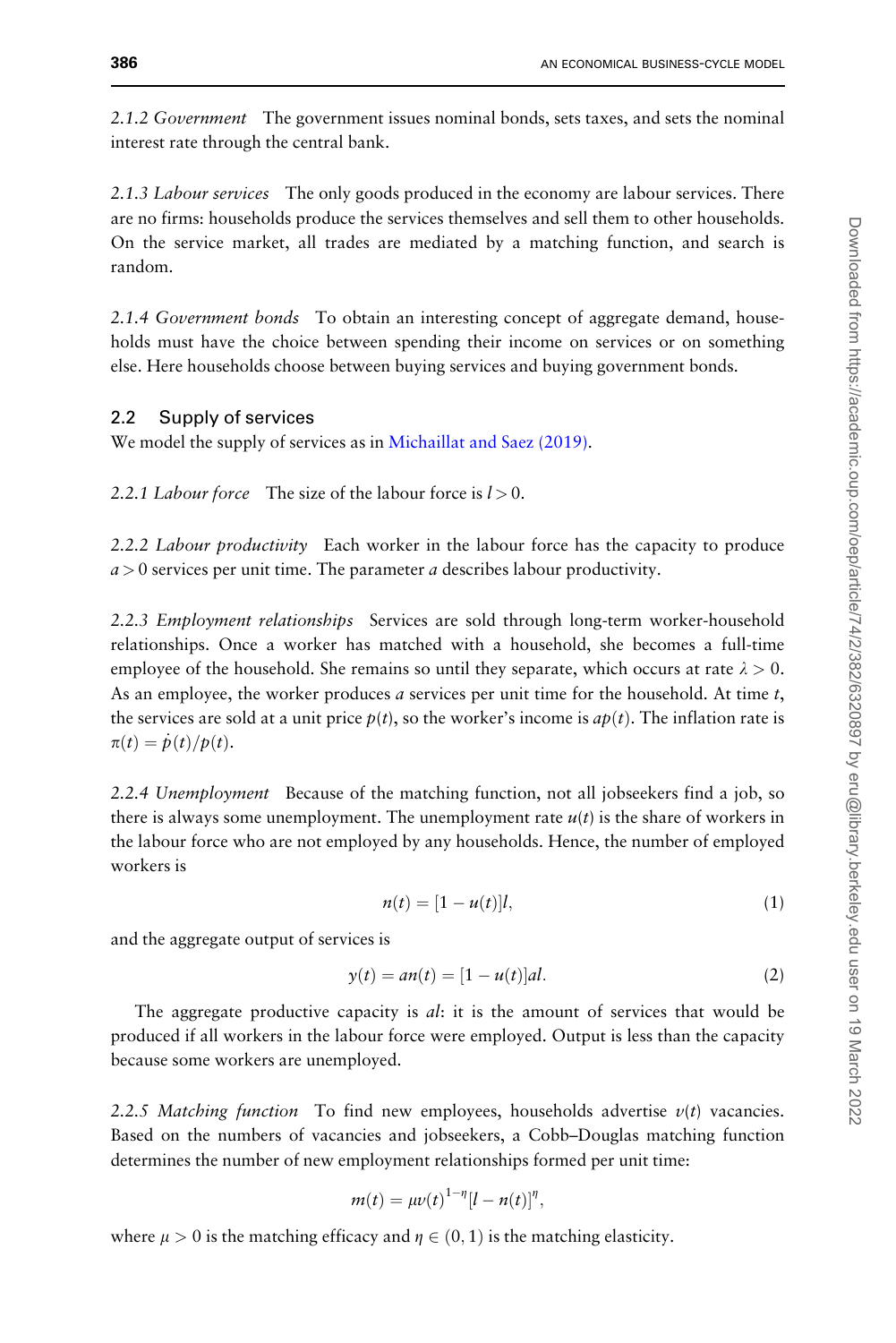<span id="page-5-0"></span>2.2.6 Matching rates With constant returns to scale in matching, the rates at which workers and households form new relationships are determined by the market tightness  $\theta(t)$ . The market tightness is the ratio of the matching function's two arguments:

$$
\theta(t) = \frac{v(t)}{l - n(t)}.\tag{3}
$$

Each of the  $l - n(t)$  unemployed workers finds a job at a rate

$$
f(\theta(t)) = \frac{m(t)}{1 - n(t)} = \mu \theta(t)^{1 - \eta},
$$
\n(4)

and each of the  $v(t)$  vacancies is filled at a rate

$$
q(\theta(t)) = \frac{m(t)}{\nu(t)} = \mu\theta(t)^{-\eta}.
$$
\n(5)

The job-finding rate  $f(\theta)$  is increasing in  $\theta$ , and the vacancy-filling rate  $q(\theta)$  is decreasing in  $\theta$ . Hence, when tightness is higher, it is easier to find a job and sell services, but harder to find a worker and buy services.

2.2.7 Unemployment dynamics Given the matching process, the number of employment relationships evolves according to the following differential equation:

$$
\dot{n}(t) = f(\theta(t))[l - n(t)] - \lambda n(t),
$$

where  $f(\theta(t))[l - n(t)]$  is the number of new relationships created at time t, and  $\lambda n(t)$  is the number of existing relationships dissolved at time t. From Equation  $(1)$ , we infer that the unemployment rate also follows a differential equation:

$$
\dot{u}(t) = \lambda[1 - u(t)] - f(\theta(t))u(t).
$$
\n(6)

2.2.8 Beveridge curve The critical point of Equation (6) is

$$
u = \frac{\lambda}{\lambda + f(\theta)}.\tag{7}
$$

This negative relationship between unemployment rate and tightness is the Beveridge curve. It is the locus of unemployment and tightness such that the number of new employment relationships created at any point in time,  $f(\theta)uI$ , equals the number of relationships dissolved at any point in time,  $\lambda(1 - u)l$ .

The unemployment rates given by Equations (6) and (7) are indistinguishable [\(Hall,](#page-27-0) [2005a,](#page-27-0) pp. 398–399; [Pissarides, 2009,](#page-28-0) p. 236). In fact, [Michaillat and Saez \(2020](#page-28-0), p. 31) find that when  $\lambda$  and  $f(\theta)$  are calibrated to US data, the deviation between the two unemployment rates decays at an exponential rate of 62% per month. This means that about 50% of the deviation evaporates within a month, and about 90% within a quarter. We therefore assume that the unemployment rate is given by Equation (7) at all times.

#### 2.3 Demand for services

To model the demand for services, we combine elements from [Michaillat and Saez \(2015\)](#page-28-0), who derive the demand for services in a static matching model, and elements from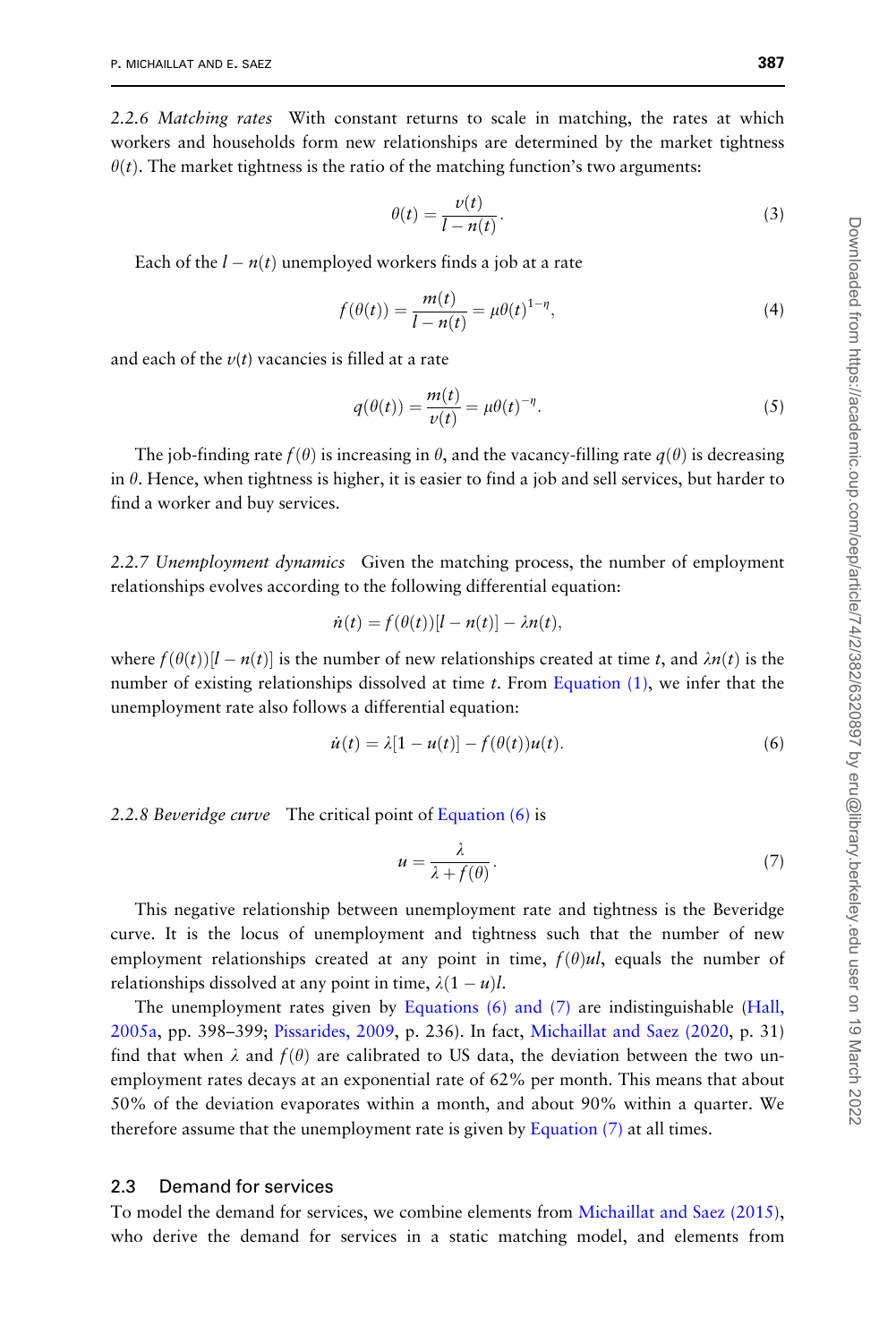<span id="page-6-0"></span>[Michaillat and Saez \(2021\),](#page-28-0) who analyse consumption and saving when relative wealth enters the utility function.

2.3.1 Recruiting cost To fill their vacancies, households allocate some of their employees to recruiting. Each vacancy requires  $\kappa > 0$  workers per unit of time. These workers provide recruiting services, such as advertising the vacancies, reading applications, and interviewing suitable candidates.

2.3.2 Consumption versus output Recruiting services do not directly provide utility to households. We therefore distinguish between the amount of services that households purchase,  $y(t)$ , and the amount of services that provide utility,  $c(t) \leq y(t)$ . We refer to  $c(t)$ as consumption; it is computed by subtracting recruiting services from output  $y(t)$ .

2.3.4 Vacancies When v vacancies are posted,  $q(\theta)v$  new employment relationships are created at any point in time. On the Beveridge curve, that number equals the number of relationships that separate at any point in time,  $\lambda n$ . Hence, sustaining employment n requires  $v = \lambda n/q(\theta)$  vacancies. The vacancies are managed by  $\kappa \lambda n/q(\theta)$  recruiters, who produce  $a\kappa\lambda n/q(\theta) = \kappa\lambda y/q(\theta)$  recruiting services.

2.3.5 Recruiting wedge When y services are produced, only  $c = y - \kappa \lambda y / q(\theta)$  services are actually consumed. Consumption and output are therefore related by

$$
y = [1 + \tau(\theta)]c,\tag{8}
$$

where

$$
\tau(\theta) = \frac{\kappa \lambda}{q(\theta) - \kappa \lambda} \tag{9}
$$

is the wedge between consumption and output caused by recruiting. The recruiting wedge  $\tau(\theta)$  is positive and increasing on  $[0, \theta_{\tau})$ , where  $\theta_{\tau}$  is defined by  $q(\theta_{\tau}) = \kappa \lambda$ ; furthermore,  $\tau(0) = 0$  and  $\lim_{\theta \to 0} \tau(\theta) = +\infty$ . This implies that when tightness is higher, a larger share of services is devoted to recruiting.

2.3.6 Budget constraint Without randomness at the household level, the representative household exactly sells a share  $1 - u(t)$  of its productive capacity al; the remaining capacity,  $u(t)$ al, is idle. From the sale of services, it earns  $p(t)[1 - u(t)]$ al at time t.

The household also holds a nominal stock  $b(t)$  of government bonds, which pay a nominal interest rate  $i(t)$ . The household earns  $i(t)b(t)$  from the bonds at time t.

The household spends part of its income on services produced by other households. To consume 1 service, it purchases exactly  $1 + \tau(\theta(t))$  services; the extra  $\tau(\theta(t))$  services are used for recruiting. Hence, to consume  $c(t)$  services, it purchases  $[1 + \tau(\theta(t))]c(t)$  services, which cost  $p(t)[1 + \tau(\theta(t))]c(t)$ .

Combining the household's income and spending, we obtain the flow budget constraint:

$$
\dot{b}(t) = i(t)b(t) + p(t)[1 - u(t)]al - p(t)[1 + \tau(\theta(t))]c(t) - T(t),
$$
\n(10)

where  $T(t)$  is a lump-sum tax (or transfer) that the government uses to balance its budget.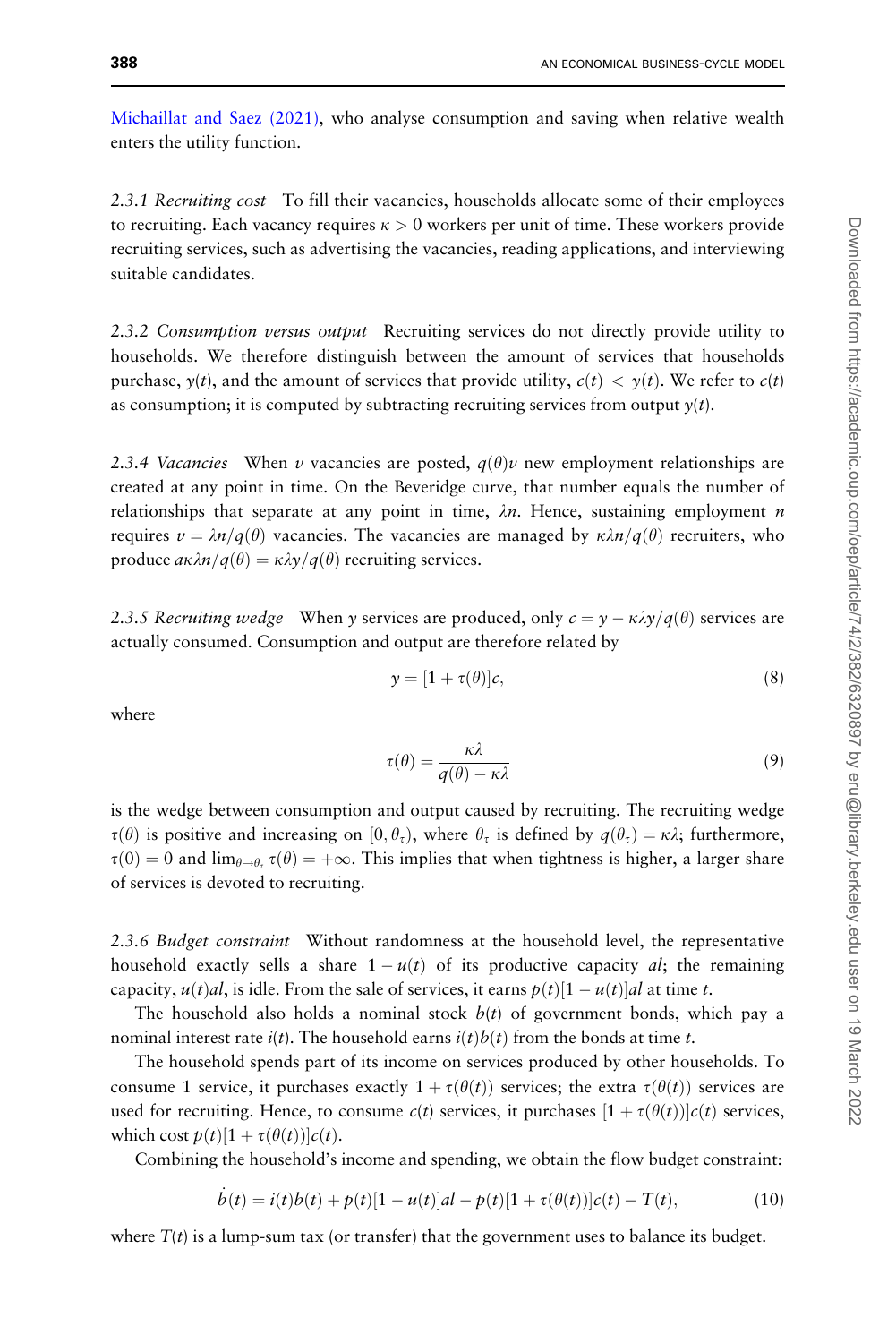<span id="page-7-0"></span>For convenience, we rewrite the flow budget constraint in real terms. We denote the household's real stock of bonds by

$$
w(t) = \frac{b(t)}{p(t)}\tag{11}
$$

and the real interest rate by

$$
r(t) = i(t) - \pi(t).
$$

The growth rates of the real and nominal stocks of bonds are related by

$$
\frac{\dot{w}(t)}{w(t)} = \frac{\dot{b}(t)}{b(t)} - \frac{\dot{p}(t)}{p(t)} = \frac{\dot{b}(t)}{b(t)} - \pi(t).
$$

Thus, the real stock of bonds evolves according to

$$
\dot{w}(t) = \frac{\dot{b}(t)}{p(t)} - \pi(t) \cdot w(t).
$$

Using the value of  $\dot{b}(t)$  given by [Equation \(10\),](#page-6-0) we obtain the following flow budget constraint:

$$
\dot{w}(t) = r(t)w(t) + [1 - u(t)]al - [1 + \tau(\theta(t))]c(t) - \frac{T(t)}{p(t)}.
$$
\n(12)

2.3.7 Utility from services The household consumes  $c(t)$  services. From them, it enjoys flow utility

$$
\frac{\sigma}{\sigma-1}c(t)^{(\sigma-1)/\sigma},
$$

where  $\sigma > 1$  governs the concavity of the utility function.

2.3.8 Utility from relative wealth Because government bonds are the only store of wealth, the household's real wealth is the real stock of bonds that it holds,  $w(t)$ . The household's relative real wealth is  $w(t) - \overline{w}(t)$ , where  $\overline{w}(t)$  is average real wealth across all households. From its relative real wealth, the household enjoys flow utility

$$
x(w(t)-\overline{w}(t)),
$$

where the function  $x : \mathbb{R} \to \mathbb{R}$  is increasing and strictly concave.

2.3.9 Household's problem The problem of the household is to choose time paths for  $c(t)$ and  $w(t)$  to maximize the discounted sum of flow utilities

$$
\int_0^\infty e^{-\delta t} \left[ \frac{\sigma}{\sigma - 1} c(t)^{(\sigma - 1)/\sigma} + x(w(t) - \overline{w}(t)) \right] dt,
$$
\n(13)

where  $\delta > 0$  is the time discount rate. The household is subject to the budget constraint given by Equation (12) and to a borrowing constraint preventing Ponzi schemes. The household takes as given the paths of  $\theta(t)$ ,  $u(t)$ ,  $p(t)$ ,  $i(t)$ ,  $T(t)$ , and  $\overline{w}(t)$ ; and initial real wealth  $w(0)$ .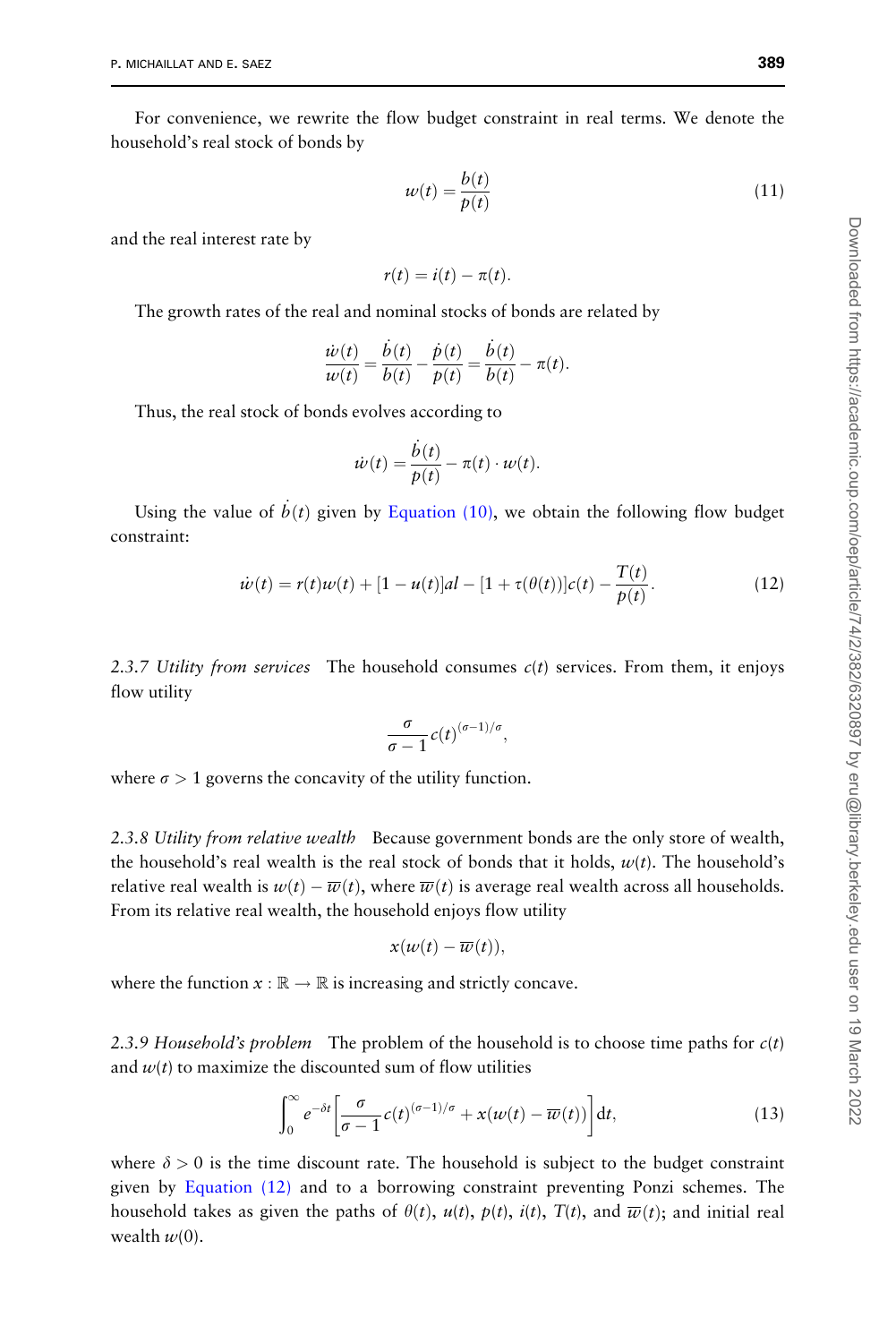<span id="page-8-0"></span>2.3.10 Hamiltonian To solve the household's problem, we set up the current-value Hamiltonian:

$$
\mathcal{H}(t,c(t),w(t)) = \frac{\sigma}{\sigma-1}c(t)^{(\sigma-1)/\sigma} + x(w(t) - \overline{w}(t)) \n+ \gamma(t)\bigg[r(t)w(t) + [1-u(t)]al - [1 + \tau(\theta(t))]c(t) - \frac{T(t)}{p(t)}\bigg],
$$

with control variable  $c(t)$ , state variable  $w(t)$ , and costate variable  $\gamma(t)$ .

2.3.11 Euler equation The necessary conditions for an interior solution to the maximization problem are  $\partial H/\partial c = 0$ ,  $\partial H/\partial w = \delta \gamma(t) - \dot{\gamma}(t)$ , and the appropriate transversality condition ([Acemoglu, 2009,](#page-26-0) Theorem 7.13). In fact, since the utility function is strictly concave, interior paths of  $c(t)$  and  $w(t)$  that satisfy these conditions would constitute the unique global maximum of the household's problem ([Acemoglu, 2009](#page-26-0), Theorem 7.14).

The necessary conditions give

$$
c(t)^{-1/\sigma} = \gamma(t)[1 + \tau(\theta(t))]
$$
\n(14)

$$
\dot{\gamma}(t) = [\delta - r(t)]\gamma(t) - x'(w(t) - \overline{w}(t)).
$$
\n(15)

These two equations form the basis of the consumption Euler equation. Without recruiting cost ( $\kappa = 0$  so  $\tau = 0$ ) and no utility from wealth ( $x' = 0$ ), the equations reduce to the standard continuous-time Euler equation:

$$
\frac{\dot{c}(t)}{c(t)} = \sigma[r(t) - \delta].
$$

## 2.4 Price of services

Because search is random on the service market, producers cannot attract customers by lowering their prices, and customers cannot attract producers by offering higher prices. Instead, each producer–customer pair agrees on a price in a situation of bilateral monopoly. The situation arises because when a producer and a customer match, a positive surplus is generated. Indeed, the producer prefers working for the customer than waiting to match with another customer because unemployment is not as productive as employment. And the customer prefers hiring the producer than hiring somebody else because recruiting is costly.

To resolve the bilateral monopoly, we specify a simple price mechanism whereby the price  $p(t)$  grows at a constant rate of inflation  $\pi$ :

$$
p(t) = e^{\pi t},\tag{16}
$$

after normalizing  $p(0) = 1$ . Following [Hall \(2005b](#page-27-0)), we interpret this price mechanism as a social norm. In the model, the inflation norm responds neither to monetary policy nor to unemployment; but in reality, the norm could be shaped over time by communication from the central bank.

#### 2.5 Monetary policy

The central bank simply follows an interest-rate peg: it maintains the normal interest rate to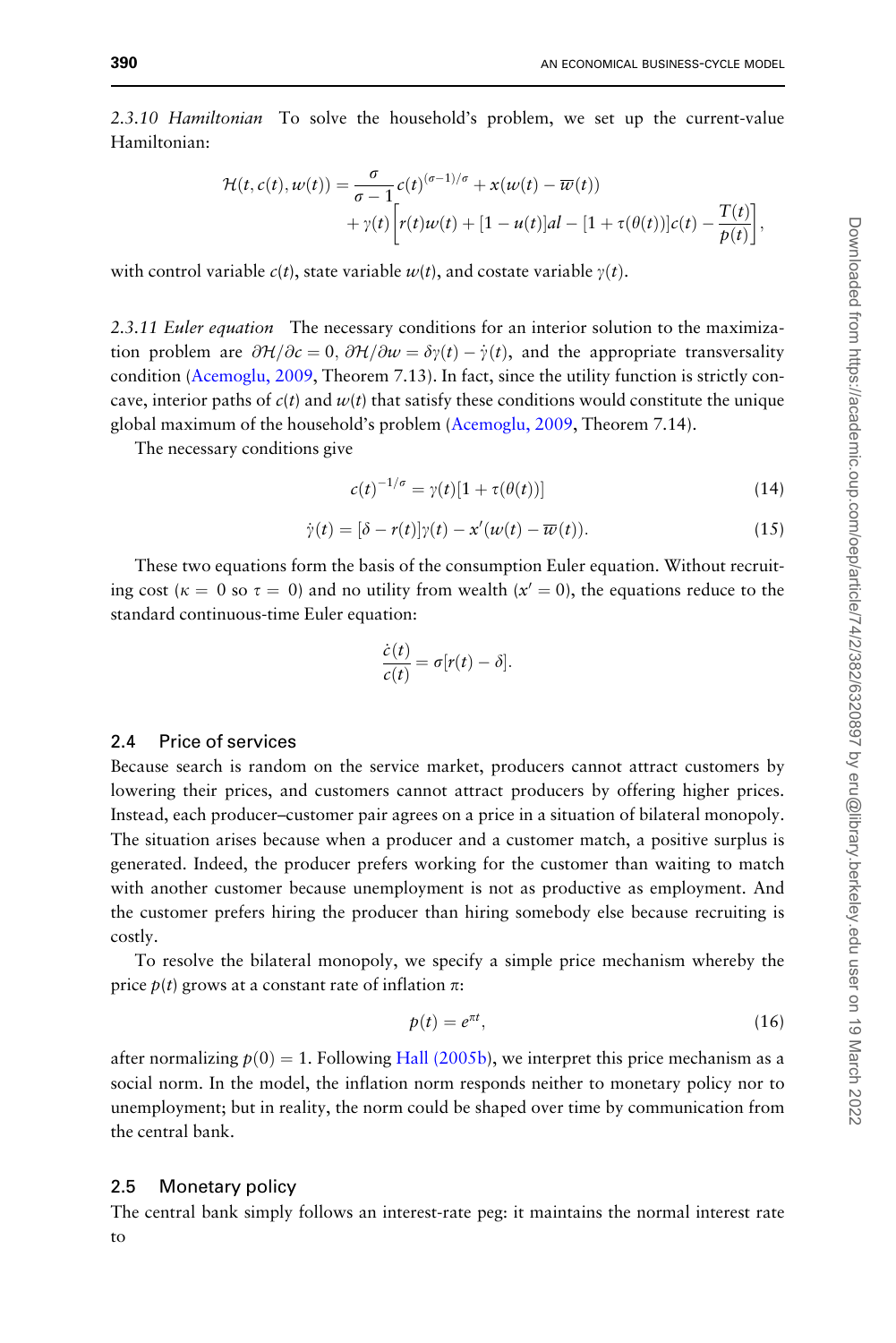$$
i(t) = i. \tag{17}
$$

<span id="page-9-0"></span>Because of the ZLB, the nominal interest rate cannot be negative:  $i \geq 0$ . Since the inflation rate and nominal interest rate are fixed, the real interest rate is fixed to

$$
r = i - \pi. \tag{18}
$$

We impose  $r < \delta$  so the model has a solution.

#### 2.6 Solution of the model

We now solve the model.

2.6.1 Dynamics The dynamics of the model are governed by Equation  $(15)$ , which is an Euler equation. Given the price mechanism and monetary policy, and given that all households are identical, this equation can be simplified. First, the real interest rate is fixed to  $r$  at all times. Secondly, all households save the same, so their relative wealth is 0 at all times. Hence, [Equation \(15\)](#page-8-0) reduces to

$$
\dot{\gamma}(t) = [\delta - r]\gamma(t) - x'(0). \tag{19}
$$

This Euler equation is an autonomous, first-order, and linear differential equation. It can be analysed using a phase line ([Fig. 1](#page-10-0)). Since  $r < \delta$ , it admits a unique critical point:

$$
\gamma_0 = \frac{x'(0)}{\delta - r}.\tag{20}
$$

Furthermore, the critical point is a source:  $\dot{y} > 0$  when  $y > y_0$ , and  $\dot{y} < 0$  when  $y < y_0$ .

The costate variable  $\gamma(t)$  is non-predetermined at time t. One solution of the Euler equation is therefore constant over time:  $\gamma$  jumps to  $\gamma_0$  at time 0 and remains at that point thereafter. (If  $\gamma$  jumps to another position at time 0, it diverges to  $-\infty$  or  $+\infty$  as  $t \to \infty$ .) [Equation \(14\)](#page-8-0) indicates that when  $\gamma(t) = \gamma_0$ , consumption is

$$
c(t) = \left[\frac{\delta - r}{x'(0)} \cdot \frac{1}{1 + \tau(\theta(t))}\right]^{\sigma}.
$$
 (21)

Because an interior path of  $c(t)$  that satisfies the optimality conditions is the unique global maximum of the household's problem, the consumption path given by Equation (21) is the unique global maximum of the household's problem, and thus, the unique relevant solution of the Euler equation.

2.6.2 Structure of the solution The Euler equation does not induce any dynamics because the costate variable  $\gamma$  jumps to the critical value  $\gamma_0$  at time 0. Thus, the model can be solved from a set of static equations. The first step is to determine output y and tightness  $\theta$ . The other variables are then computed from  $y$  and  $\theta$ .

2.6.4 Aggregate supply Combining [Equations \(2\) and \(7\)](#page-4-0), we obtain

$$
y = \frac{f(\theta)}{\lambda + f(\theta)}al.
$$
 (22)

We refer to this relationship between output and tightness as the AS curve. It gives the amount of output produced when unemployment is on the Beveridge curve.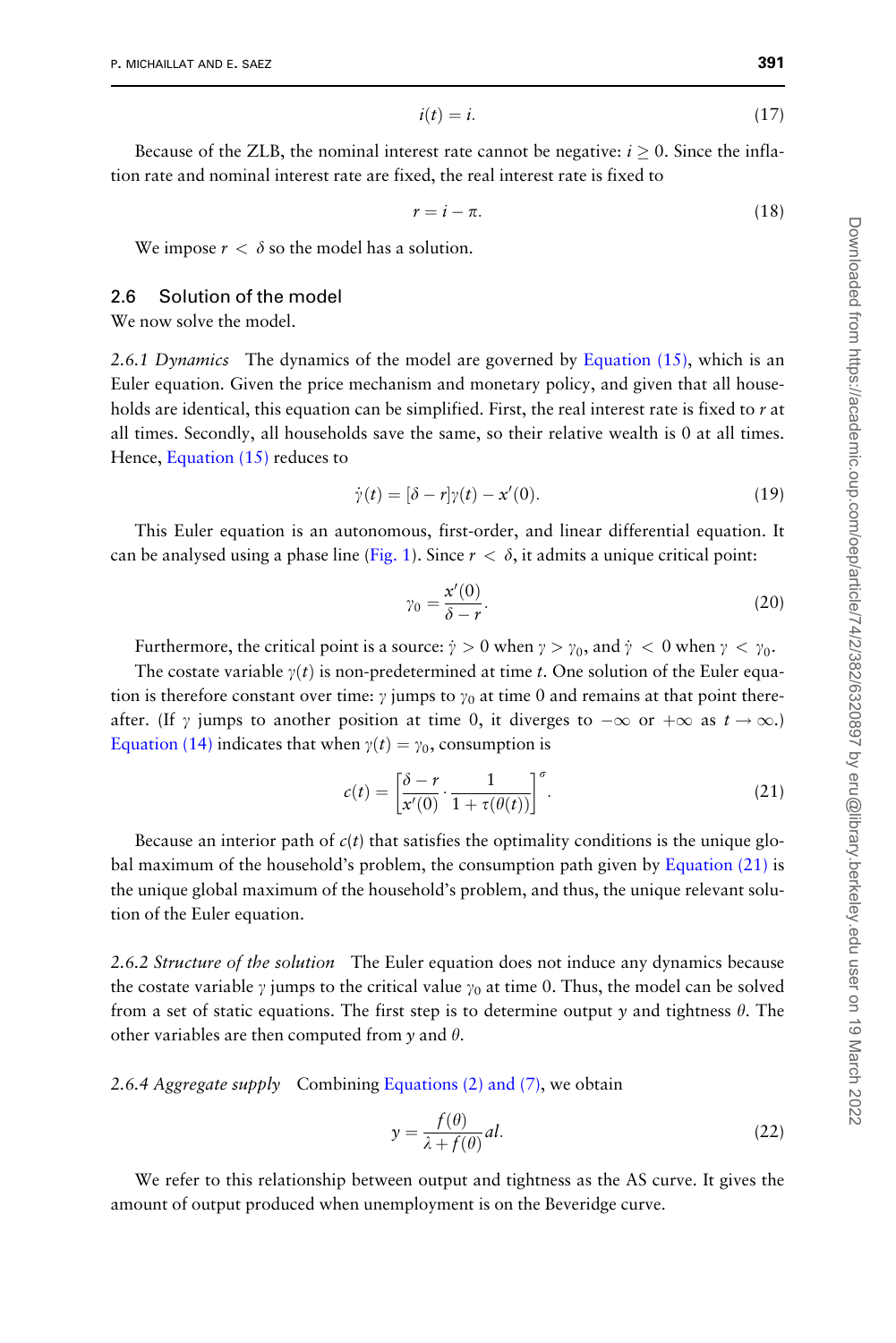<span id="page-10-0"></span>



*Notes:* The Euler equation is given by [Equation \(19\)](#page-9-0). The variable  $\gamma$  is the costate variable associated with the household's real wealth. The critical point  $\gamma_0$  is given by [Equation \(20\)](#page-9-0).





Notes: The AS curve is given by [Equation \(22\)](#page-9-0). The AD curve is given by [Equation \(23\)](#page-11-0). The variable a is labour productivity; *I* is labour-force size; and al is aggregate productive capacity. The intersection of the AD and AS curves gives the output y and tightness  $\theta$  that solve the model. The other variables are computed from  $y$  and  $\theta$ .

The AS curve is displayed in Fig. 2. It starts at  $y = 0$  when  $\theta = 0$ , because  $f(0) = 0$ . It then increases in  $\theta$ , because  $f(\theta)$  increases in  $\theta$  and  $\lambda > 0$ . It finally asymptotes to  $y = al$  when  $\theta \to \infty$ , because  $f(\theta) \to \infty$  when  $\theta \to \infty$ . Output is increasing in tightness along the AS curve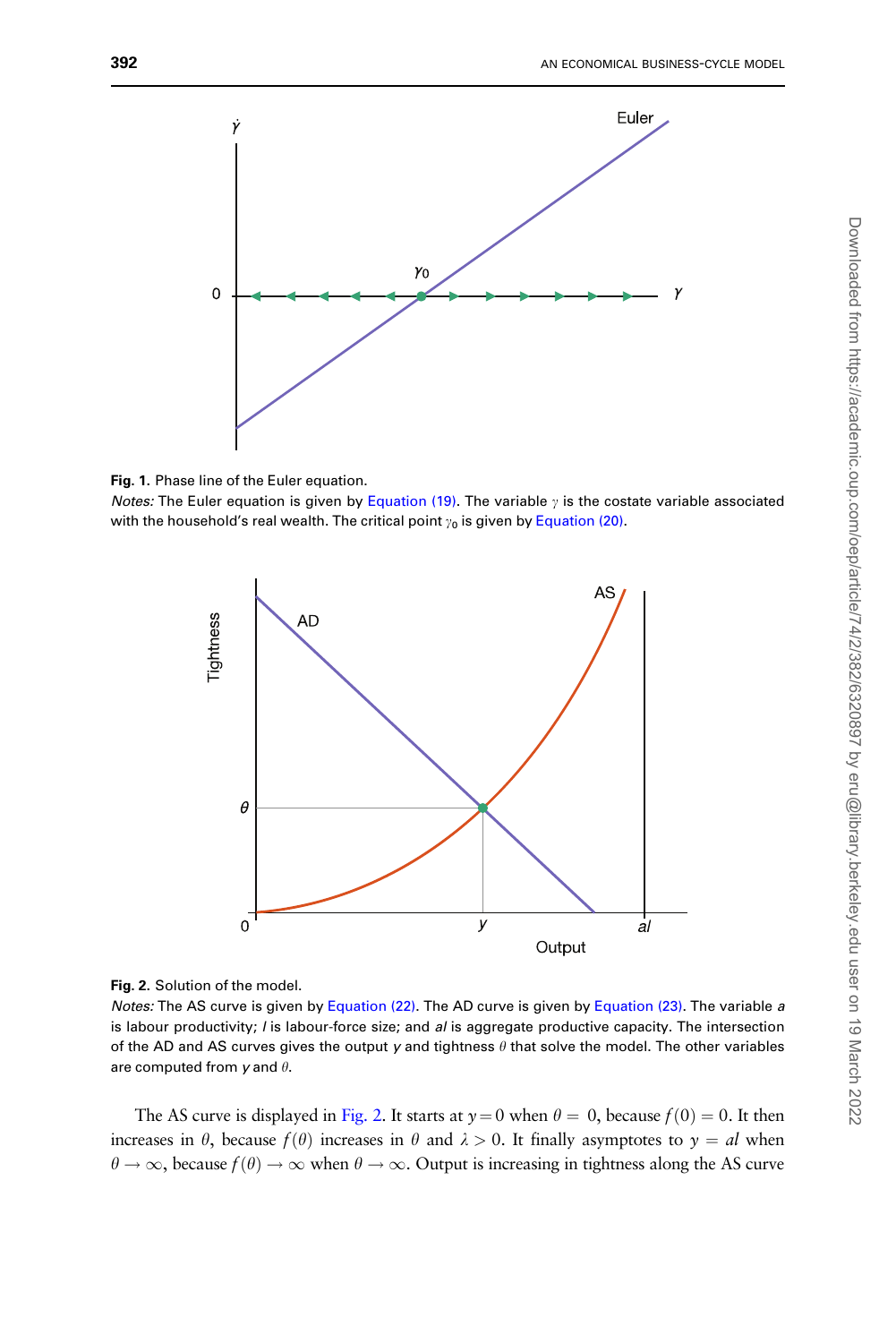<span id="page-11-0"></span>because when tightness is higher, it is easier to find work, so the Beveridgean unemployment rate is lower, which means that more workers are employed and producing services.

2.6.5 Aggregate demand Combining [Equations \(8\) and \(21\)](#page-6-0), we get

$$
y = \left[\frac{\delta - r}{x'(0)}\right]^{\sigma} \cdot \frac{1}{\left[1 + \tau(\theta)\right]^{\sigma - 1}}.
$$
\n(23)

We refer to this relationship between output and tightness as the AD curve. It is the amount of output demanded by households when consumption satisfies the Euler equation, and therefore when households optimally save over time.

The AD curve is displayed in [Fig. 2.](#page-10-0) It starts at  $y = [(\delta - r)/x'(0)]^{\sigma}$  when  $\theta = 0$ , because  $\tau(0) = 0$ . It then decreases in  $\theta$ , because  $\tau(\theta)$  increases in  $\theta$  and  $\sigma > 1$ . It finally reaches  $y = 0$  when  $\theta = \theta_{\tau}$ , because  $\tau(\theta) \to \infty$  when  $\theta \to \theta_{\tau}$ . Output is decreasing in tightness along the AD curve because when tightness is higher, it is harder to recruit employees, so consuming is less desirable relative to accumulating wealth.

2.6.6 Output and tightness To solve the model, output y and tightness  $\theta$  must satisfy both the AS curve and the AD curve. Hence, the model's solution is given by the intersection of the AS and AD curves [\(Fig. 2\)](#page-10-0). Since the intersection always exists and is unique, the model admits a unique solution.

2.6.7 Other variables The other variables are computed using output y and tightness  $\theta$ . The unemployment rate  $u$  is computed from the Beveridge curve, given by [Equation \(7\)](#page-5-0). Employment  $n$  is computed from the labour-force constraint, given by Equation  $(1)$ . The number of vacancies  $\nu$  is computed from [Equation \(3\).](#page-5-0) Consumption  $c$  is computed from [Equation \(8\)](#page-6-0). The price level  $p(t)$  is given by the price norm, described by [Equation \(16\)](#page-8-0). The inflation rate  $\pi$  is fixed and given by the price norm. The nominal interest rate i is fixed and given by monetary policy. The real interest rate  $r$  is given by [Equation \(18\).](#page-9-0) The lumpsum tax  $T(t)$  is determined by fiscal policy. Real wealth  $w(t)$  follows [Equation \(12\).](#page-7-0) The nominal stock of bonds  $b(t)$  is given by [Equation \(11\)](#page-7-0).

#### 2.7 Sources of unemployment

Adapting the work of [Michaillat \(2012\)](#page-28-0), we isolate the Keynesian and frictional components of unemployment. The Keynesian component arises because of deficient aggregate demand, and the frictional component because of the matching process.

2.7.1 Keynesian unemployment Without recruiting costs ( $\kappa = 0$ , so  $\tau = 0$ ), output is determined by the AD curve and equals  $y_k = \min\{al, \left[ (\delta - r) / x'(0) \right]^{\sigma} \}$ . The corresponding unemployment rate is  $u_k = 1 - y_k/al$ , which we call Keynesian unemployment. Keynesian unemployment is positive whenever aggregate demand is weak  $(x'(0) > (\delta - r)(al)^{-1/\sigma}$ ). In this case, it satisfies

$$
u_k = 1 - \frac{1}{al} \left[ \frac{\delta - r}{x'(0)} \right]^{\sigma}.
$$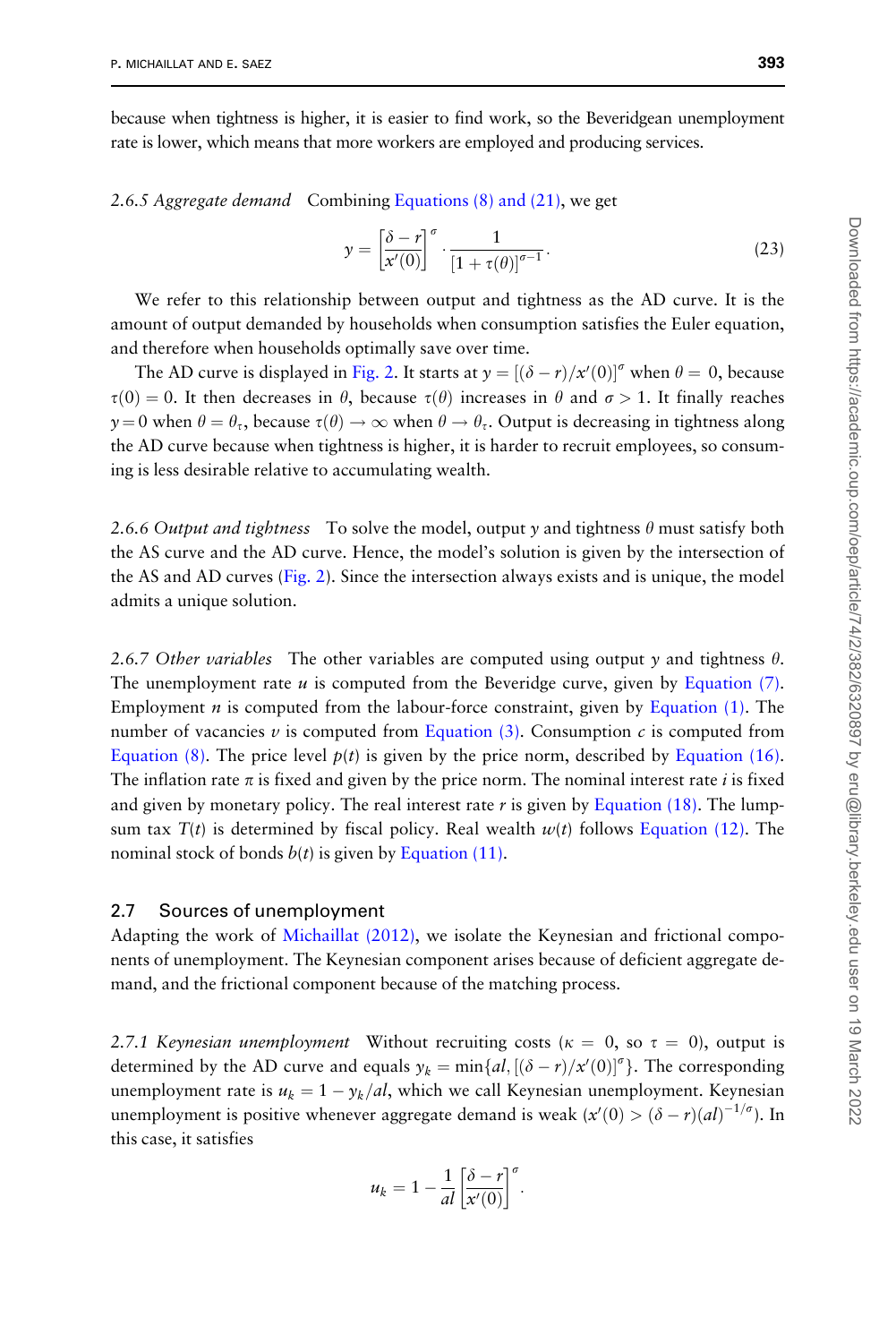<span id="page-12-0"></span>Keynesian unemployment is larger when aggregate demand is more depressed. This happens when the discount rate is lower, the real interest rate is larger, or the marginal utility of wealth is larger.

2.7.2 Frictional unemployment Because recruiting costs are positive, actual unemployment is higher than Keynesian unemployment. Frictional unemployment measures additional unemployment attributable to recruiting costs:

$$
u_f = u - u_k.
$$

## 3. Inefficiency

We define and characterize the efficient unemployment rate. We find that in the model the rate of unemployment is generally inefficient.

## 3.1 Social welfare

The solution of the model is constant over time, so social welfare is adequately measured by its flow value. To construct flow social welfare, we use the flow utility appearing in [Equation \(13\);](#page-7-0) the labour-force constraint, given by [Equation \(1\)](#page-4-0); the production function, given by [Equation \(2\);](#page-4-0) the fact that  $\kappa \nu$  employed workers are devoted to recruiting; and the fact that relative wealth is 0. We find that flow welfare is a function of the unemployment rate  $u$  and vacancy level  $v$  given by

$$
\frac{\sigma}{\sigma - 1} \left\{ a \left[ (1 - u)l - \kappa v \right] \right\}^{(\sigma - 1)/\sigma} + x(0). \tag{24}
$$

#### 3.2 Definition of efficiency

The efficient unemployment rate and vacancy level, denoted  $u^*$  and  $v^*$ , are the solution to the problem of a planner who chooses unemployment and vacancies to maximize social welfare, given by Equation (24), subject to the Beveridge curve, given by [Equation \(7\).](#page-5-0) The Beveridge curve can be expressed as

$$
\nu = \left[\frac{\lambda(1-u)}{\mu u^{\eta}}\right]^{1/(1-\eta)} l. \tag{25}
$$

Hence, the efficient unemployment rate maximizes

$$
(1-u)l - \kappa v(u), \tag{26}
$$

where  $v(u)$  is defined by Equation (25). The efficient tightness is  $\theta^* = v^*/(u^*l)$ .

#### 3.3 Efficient tightness and unemployment rate

We characterize the efficient tightness before turning to the efficient unemployment rate.

3.3.1 Sufficient-statistic formula According to the sufficient-statistic formula derived by [Michaillat and Saez \(2020](#page-28-0), Proposition 2), here the efficient tightness satisfies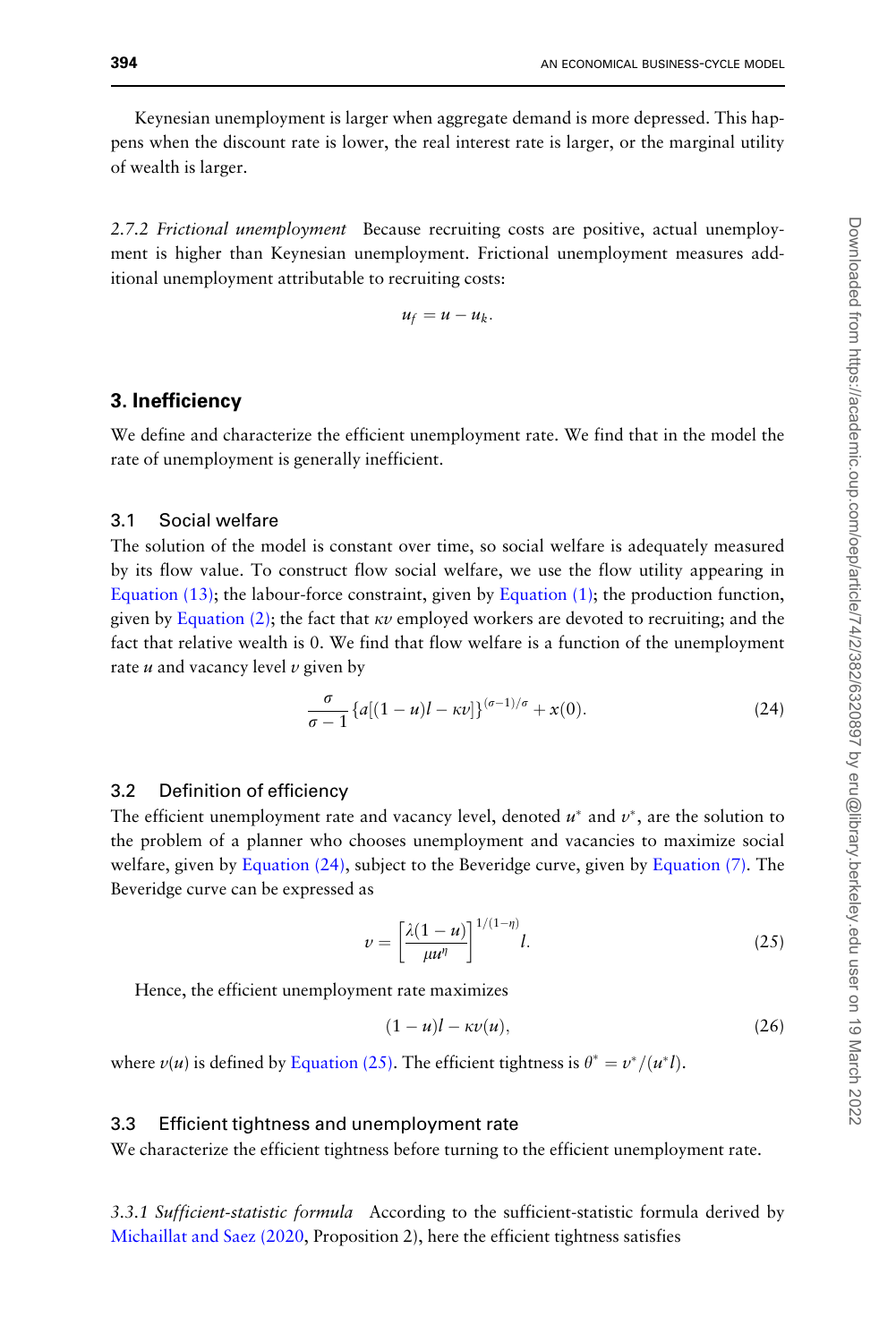$$
\theta^* = \frac{1}{\kappa \epsilon}.
$$
 (27)

<span id="page-13-0"></span>The statistic  $\epsilon$  is the Beveridge elasticity: the elasticity of vacancies with respect to un-employment in [Equation \(25\),](#page-12-0) normalized to be positive.

It is actually easy to rederive [Equation \(27\)](#page-12-0) in this model. Since  $u^*$  maximizes welfare, and welfare is given by Equation  $(26)$ , the following first-order condition holds:

$$
-\kappa \nu'(u^*)=l.
$$

This condition is equivalent to

$$
\kappa\left[\frac{-u^*v'(u^*)}{v^*}\right]=\frac{u^*l}{v^*},
$$

which gives  $\kappa \epsilon = 1/\theta^*$  and then [Equation \(27\).](#page-12-0)

3.3.2 Structural formula To learn more about the efficient tightness, we compute the Beveridge elasticity and transform [Equation \(27\)](#page-12-0) into a structural formula. The Beveridge elasticity satisfies

$$
\epsilon = -\frac{d\ln(v)}{d\ln(u)} = \frac{1}{1-\eta} \left( \eta + \frac{u}{1-u} \right).
$$

Using Equation  $(7)$ , we express the elasticity as a function of tightness:

$$
\epsilon = \frac{1}{1 - \eta} \left[ \eta + \frac{\lambda}{f(\theta)} \right].
$$
 (28)

Combining [Equations \(27\)](#page-12-0) and (28), we find that the efficient tightness is implicitly defined by the following structural formula:

$$
\frac{\kappa}{1-\eta} \left[ \eta \theta^* + \frac{\lambda}{q(\theta^*)} \right] = 1. \tag{29}
$$

The efficient tightness is well defined because the equation admits a unique solution on  $(0, \theta_\tau)$ 0.<sup>2</sup>

Equation (29) only involves parameters related to the matching process: the matching elasticity ( $\eta$ ), the recruiting cost ( $\kappa$ ), the job-separation rate ( $\lambda$ ), and the matching efficacy  $(\mu)$ . Thus, the matching process alone determines the efficient tightness.

3.3.3 Efficient unemployment rate The efficient unemployment rate  $u^*$  is computed from the efficient tightness  $\theta^*$ , which is given by Equation (29), and the Beveridge curve, given by [Equation \(7\).](#page-5-0) Since the parameters in the Beveridge curve ( $\lambda$ ,  $\eta$ ,  $\mu$ ) also enter Equation (29), the efficient unemployment rate is determined by the same parameters as the efficient tightness.

2 The left-hand side of Equation (29) is a continuous function of  $\theta^*$ . When  $\theta^*$  increases from 0 to  $\theta_\tau$ , it strictly increases from 0 to

$$
\tfrac{\kappa\eta\theta_\tau}{1-\eta}+\tfrac{\kappa\lambda}{1-\eta}\cdot\tfrac{1}{q(\theta_\tau)}=\tfrac{1+\kappa\eta\theta_\tau}{1-\eta}>1.
$$

Accordingly, Equation (29) admits a unique solution on  $(0, \theta_{\tau})$ .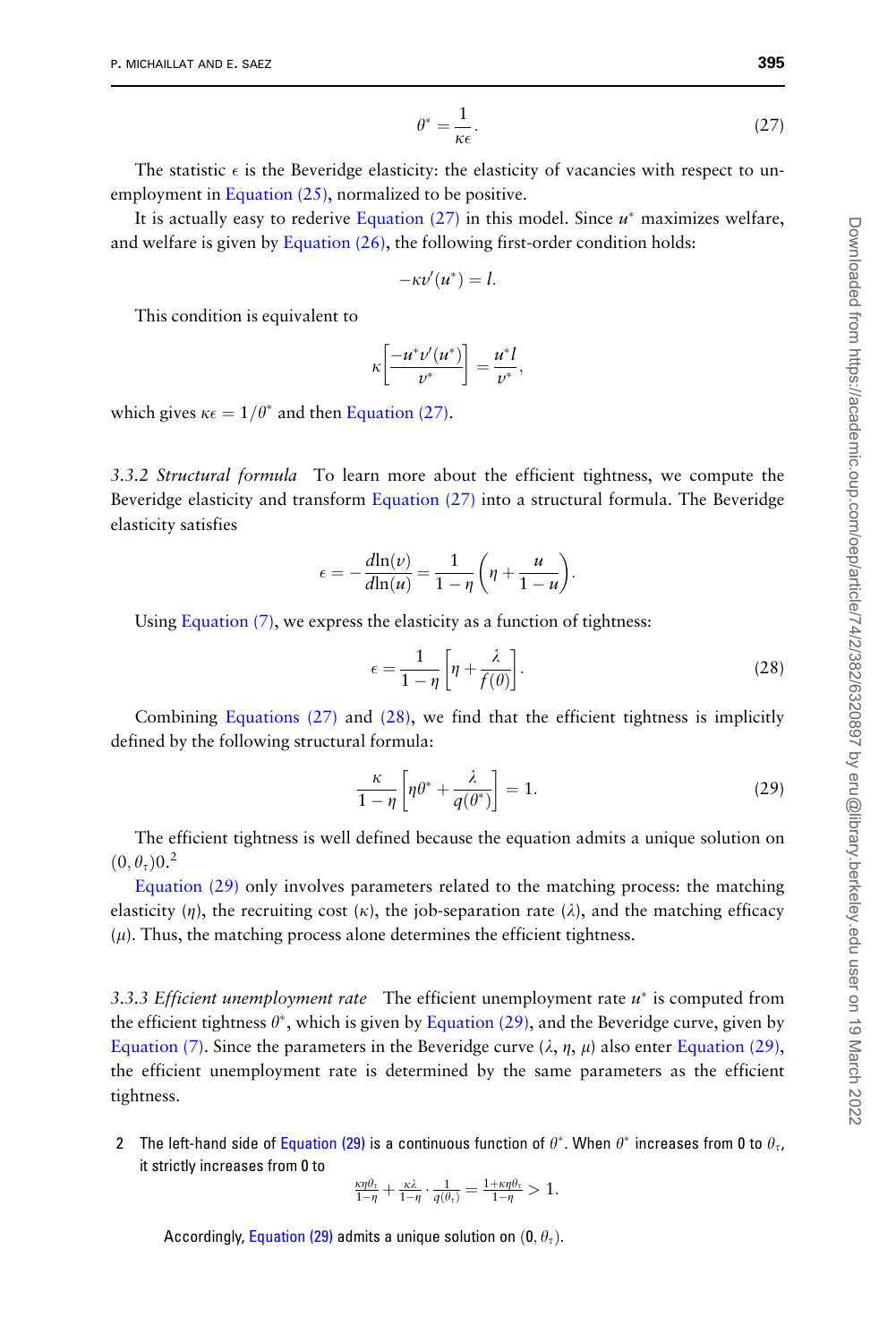#### 3.4 Aggregate inefficiency

Tightness is determined by the AD and AS curves [\(Fig. 2\)](#page-10-0). In turn, the AD curve is determined by the real interest rate  $(r)$ , discount rate  $(\delta)$ , and marginal utility of wealth  $(x'(0))$ ; and the AS curve is determined by the labour productivity (*a*) and labour-force size  $(l)$ . Because these parameters do not influence efficient tightness, actual and efficient tightnesses do not generally overlap. Therefore, the model economy is generally inefficient.

To measure how far the economy is from efficiency, we introduce the unemployment gap  $u - u^*$ . When the unemployment gap is positive, the unemployment rate is inefficiently high and tightness is inefficiently low. Conversely, when the unemployment gap is negative, the unemployment rate is inefficiently low and tightness is inefficiently high.

## 3.5 Bilateral efficiency

Finally, we show that despite the model's aggregate inefficiency, relationships between producers and consumers are bilaterally efficient.

3.5.1 Consumer surplus When a consumer matches with a producer, she strictly prefers purchasing a service at price  $p$  than not purchasing it. This is because the consumer anticipated to purchase the service at that price. She matched with a producer only because it was beneficial to her. Formally, households choose their consumption such that [Equation](#page-8-0) [\(14\)](#page-8-0) holds: the utility from consuming 1 service  $(c^{-1/\sigma})$  equals the value of 1 unit of real wealth (y) times the real price of the service inclusive of the recruiting cost  $(1 + \tau(\theta))$ . Therefore, the utility from consuming 1 service is strictly larger than the value that can be obtained by not trading and saving  $p$  units of money, or 1 unit of real wealth ( $c^{-1/\sigma} > \gamma$ ).

The consumer could also refuse to hire the current producer and hire somebody else instead. She would be worse-off, however, because the other producers charge the same price, but recruiting a new producer is costly.

3.5.2 Producer surplus When a producer is matched with a consumer, she strictly prefers selling services at price  $p$  than remaining unemployed. This is because an unemployed worker is busy searching for a job, so she cannot contribute to the household's well-being.

The producer could also refuse to work for the current consumer and try to work for somebody else instead. She would be worse-off, however, because the other consumers pay the same price, but finding a new consumer takes time—during which the jobseeker is not earning anything.

3.5.3 Summary Both producers and consumers enjoy some surplus. They prefer transacting at the price given by [Equation \(16\)](#page-8-0) than not transacting or transacting with somebody else. Hence, although inflation is fixed and not determined by some market or bargaining mechanism, prices are bilaterally efficient. In contrast, in non-matching models, fixed prices create bilateral inefficiencies ([Barro, 1977\)](#page-27-0).

## 4. Business cycles

We describe how the model economy responds to business-cycle shocks—both AD and AS shocks. As we consider unexpected permanent shocks, we derive the response by compara-tive statics. The results are summarized in [Table 1](#page-15-0) and illustrated in [Figs 3](#page-16-0) and [4.](#page-16-0)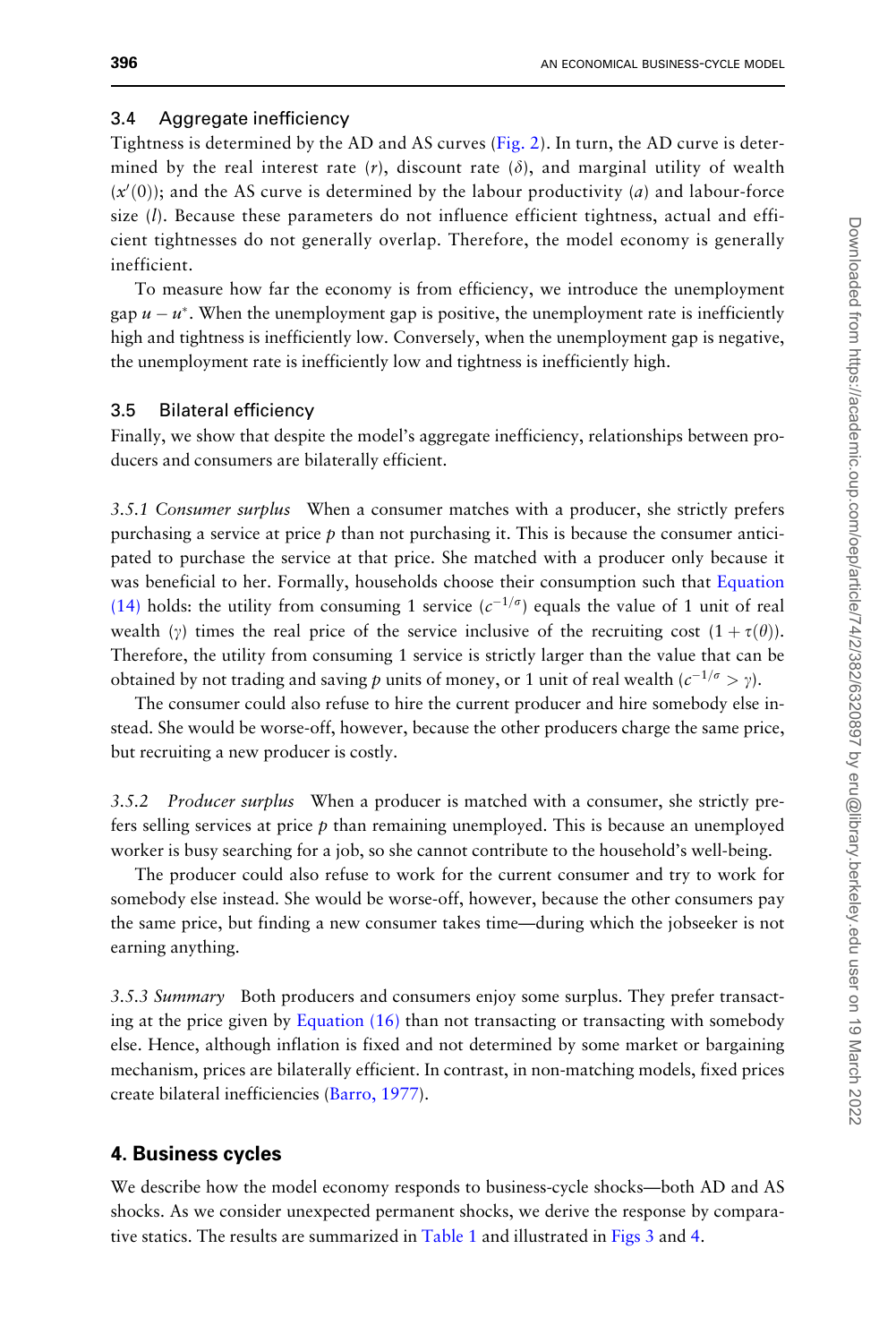#### <span id="page-15-0"></span>4.1 AD shocks

We first examine AD shocks: either a shock to the discount rate  $(\delta)$  or to the marginal utility of wealth  $(x'(0))$ . For concreteness, we consider a decrease in the discount rate or an increase in the marginal utility of wealth. After such shock, households become more thrifty: they desire to save more and consume less, which depresses aggregate demand [\(Equation](#page-11-0) [\(23\)\)](#page-11-0). The AD curve rotates inward, so output and tightness fall [\(Fig. 3\)](#page-16-0). Since tightness falls, the unemployment rate rises [\(Equation \(7\)\)](#page-5-0), and the employment level drops [\(Equation \(1\)](#page-4-0)). Since efficient tightness and efficient unemployment rate are unaffected by AD shocks ([Equations \(29\)](#page-13-0) and [\(7\)](#page-5-0)), the unemployment gap increases.

The Keynesian paradox of thrift emerges here. When the marginal utility of wealth is higher, people want to increase their wealth relative to their peers, so they favour saving over consumption. But in the aggregate relative wealth is fixed at 0 because everybody is the same; the only way to increase saving relative to consumption is to consume less.

Finally, the results are the same whether the economy is at the ZLB  $(i = 0)$  or not  $(i > 0)$ .

## 4.2 AS shocks

Next, we examine AS shocks: either a shock to labour productivity  $(a)$  or to labour-force size  $(l)$ . For concreteness, we consider a decrease in labour productivity or in labour-force size. If workers are less productive, or if fewer workers participate in the labour force, the aggregate supply is mechanically depressed (Equation  $(22)$ ). The AS curve shifts inward, so output falls while tightness rises ([Fig. 4](#page-16-0)). Since tightness rises, the unemployment rate decreases [\(Equation \(7\)\)](#page-5-0). Since efficient tightness and efficient unemployment rate are unaffected by AS shocks (Equations  $(29)$  and  $(7)$ ), the unemployment gap decreases.

The response of the employment level depends on the shock. When the labour-force size shrinks, employment drops because output drops and  $n = y/a$  ([Equation \(2\)\)](#page-4-0). On the other hand, when labour productivity falls, employment rises because unemployment falls and  $n = (1 - u)l$  [\(Equation \(1\)\)](#page-4-0). The prediction that a decrease in labour productivity leads to

| Shock                                  |           |        |            | Unemployment rate |           |
|----------------------------------------|-----------|--------|------------|-------------------|-----------|
|                                        | Tightness | Output | Employment | Actual            | Efficient |
| AD shocks:                             |           |        |            |                   |           |
| Decrease in discount rate              |           |        |            | $^+$              |           |
| Increase in marginal utility of wealth |           |        |            |                   |           |
| AS shocks:                             |           |        |            |                   |           |
| Decrease in labour productivity        | $^+$      |        | $^+$       |                   |           |
| Decrease in labour-force size          |           |        |            |                   |           |
| Policy shocks:                         |           |        |            |                   |           |
| Decrease in nominal interest rate      | $^+$      | $^+$   | $^+$       |                   |           |
| Increase in wealth tax rate            |           |        |            |                   |           |

|  |  | Table 1. Effects of business-cycle and policy shocks |  |  |
|--|--|------------------------------------------------------|--|--|
|--|--|------------------------------------------------------|--|--|

Notes: The table reports the effects of unexpected permanent changes in aggregate demand, aggregate supply, and policy on key variables of the model.

Sources: The response of tightness and output is obtained by comparative statics in [Figs 3](#page-16-0), [4](#page-16-0), [5,](#page-18-0) and [6.](#page-19-0) The response of employment and the actual unemployment rate then follows from Equations  $(1)$ ,  $(2)$ , and  $(7)$ . The re-sponse of the efficient unemployment rate derives from [Equations \(7\)](#page-5-0) and [\(29\).](#page-13-0)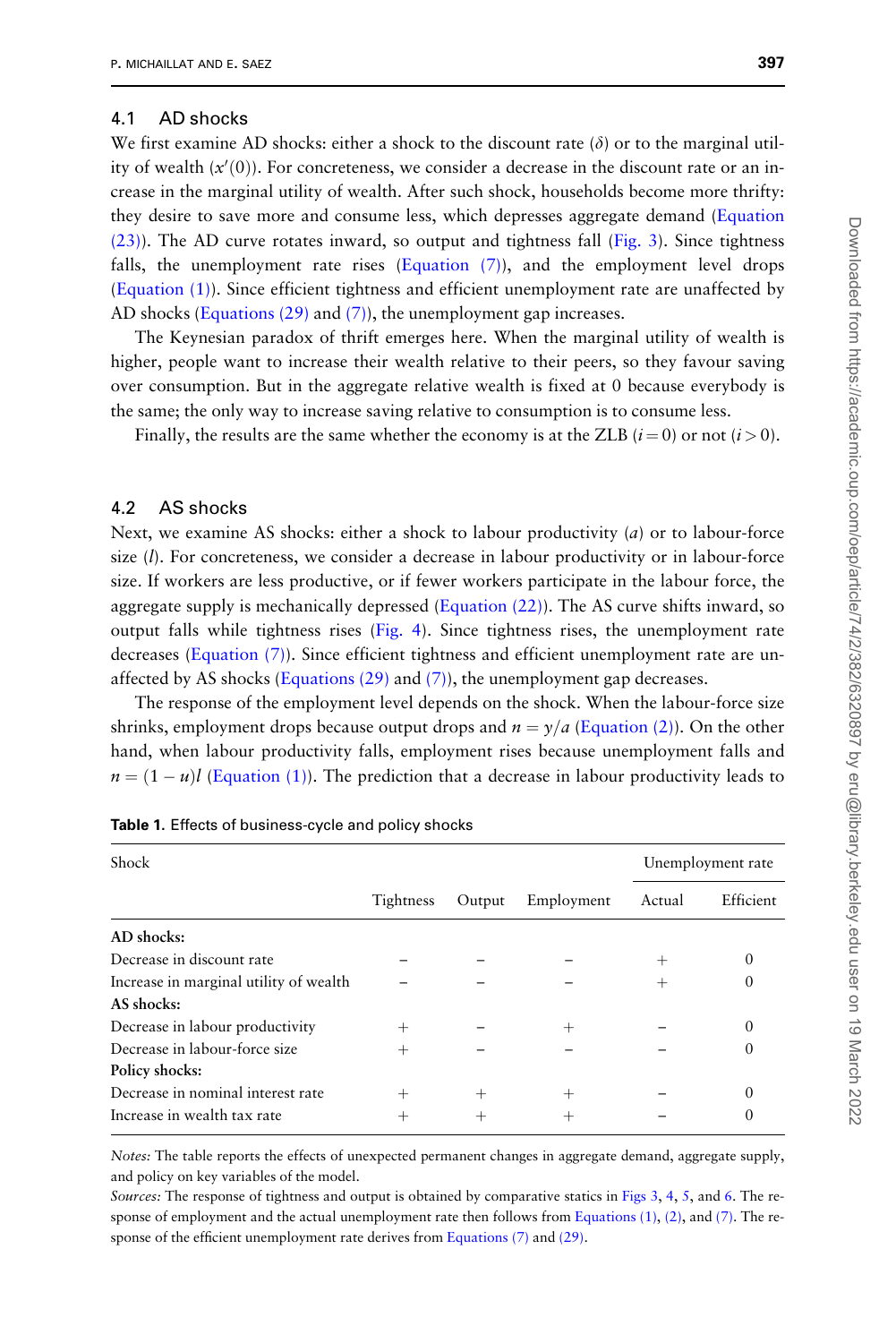<span id="page-16-0"></span>



Notes: The AS and AD curves are constructed in [Fig. 2.](#page-10-0) The shock is an unexpected permanent decrease in the discount rate ( $\delta$ ) or an unexpected permanent increase in the marginal utility of wealth  $(x'(0))$ . The graph shows the response of output and tightness to the shock; [Table 1](#page-15-0) describes the response of other variables.





Notes: The AS and AD curves are constructed in [Fig. 2.](#page-10-0) The shock is an unexpected permanent decrease in labour productivity (a) or in labour-force size ( $\beta$ . The graph shows the response of output and tightness to the shock; [Table 1](#page-15-0) describes the response of other variables.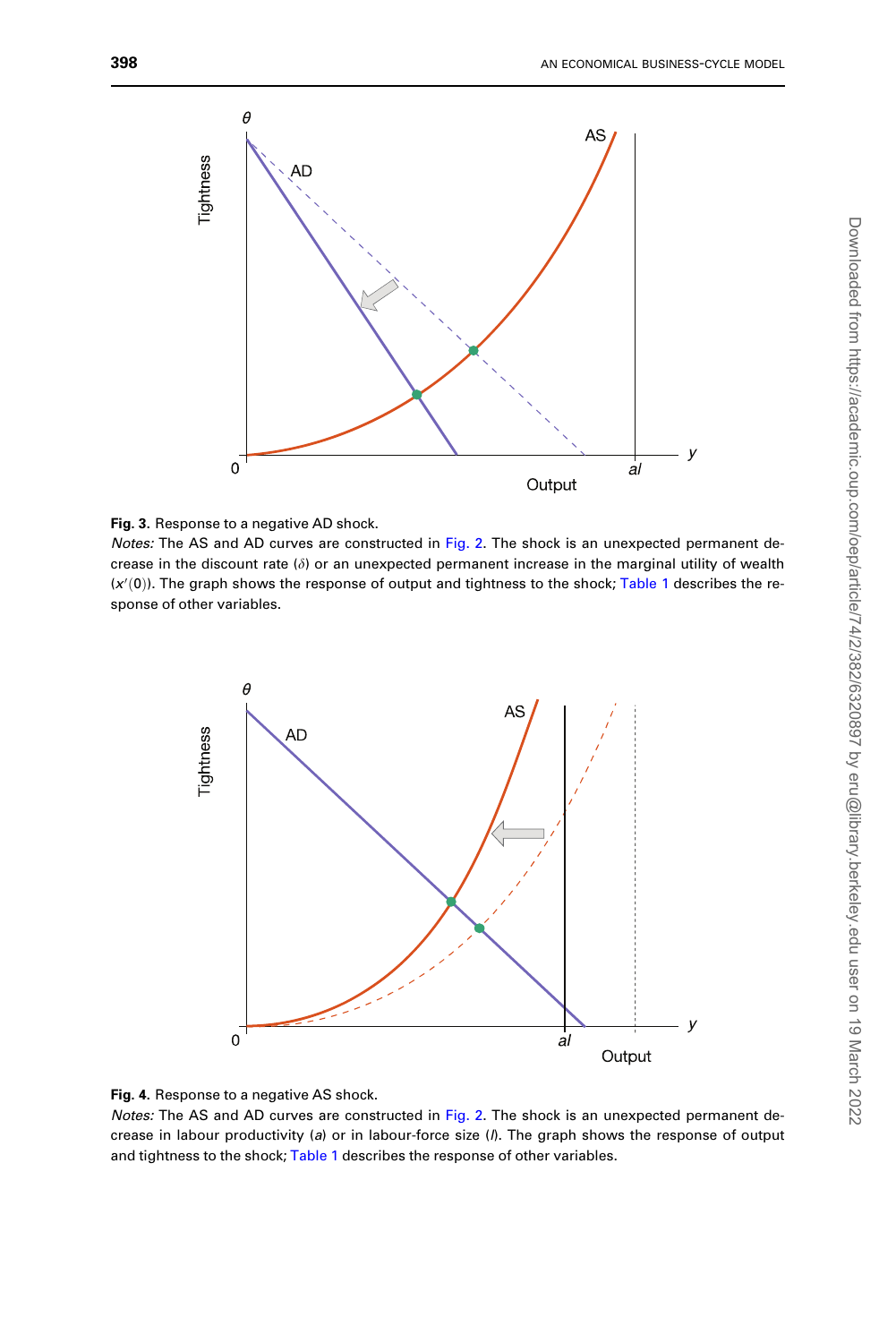<span id="page-17-0"></span>lower output but higher employment conforms to US evidence ([Gali and Rabanal, 2005](#page-27-0); Basu et al.[, 2006](#page-27-0); [Francis and Ramey, 2009\)](#page-27-0).

Once again, the results are the same whether the economy is at the ZLB or not. The prediction that AS shocks have the same effects at the ZLB and away from it accords with the evidence presented by [Wieland \(2019\)](#page-29-0).

#### 4.3 Sources of business cycles

The comovements of output and inflation are commonly used to identify the source of business-cycle fluctuations ([den Haan, 2000;](#page-27-0) [Ghassibe and Zanetti, 2020\)](#page-27-0). In this model, inflation is fixed, so the approach is not available. Instead, the source of fluctuations can be identified from the comovements of output and unemployment rate. Indeed, all AD shocks generate negative comovements between output and unemployment rate, whereas AS shocks generate positive comovements [\(Table 1](#page-15-0)).

In the USA and other developed economies, output and unemployment rates are negatively correlated in the short run—as stipulated by Okun's law (Ball et al.[, 2017](#page-26-0)). According to the model, such negative comovements indicate that business-cycle fluctuations are mostly caused by AD shocks.

## 5. Monetary policy

We now show how monetary policy can stimulate aggregate demand. We also show that it is optimal for monetary policy to maintain unemployment at its efficient level. Hence, the optimal nominal interest rate can be computed from two sufficient statistics: the prevailing unemployment gap and the monetary multiplier. Last, we show that at the ZLB monetary policy can be substituted by a wealth tax.

#### 5.1 Monetary policy shock

We start by describing how the model economy responds to a monetary policy shock. We consider an unexpected permanent decrease in the nominal interest rate  $(i)$ . As inflation ( $\pi$ ) remains constant, the real interest rate ( $r = i - \pi$ ) falls. When the real rate falls, wealth has lower returns, so households desire to save less and consume more, which boosts aggregate demand [\(Equation \(23\)\)](#page-11-0). The AD curve rotates outward, so output and tightness increase ([Fig. 5\)](#page-18-0). Since tightness rises, the unemployment rate decreases (Equation  $(7)$ ), and the employment level increases (Equation  $(1)$ ). Since efficient tightness and efficient unemployment rate are unaffected by monetary policy ([Equations](#page-13-0) [\(29\)](#page-13-0) and [\(7\)\)](#page-5-0), the unemployment gap decreases.

#### 5.2 Optimal monetary policy

5.2.1 Description of the optimal policy Social welfare is maximized when the rate of unemployment is efficient—that is, when the unemployment gap is 0. Since monetary policy modulates the AD curve without creating any distortions, the optimal monetary policy is to target the efficient unemployment rate  $u^*$  so as to eliminate the unemployment gap. Formally, the optimal nominal interest rate  $i^*$  must be set so that

$$
u(i^*) = u^*,\tag{30}
$$

where  $u(i)$  is the unemployment rate given by the model when the nominal interest rate is i.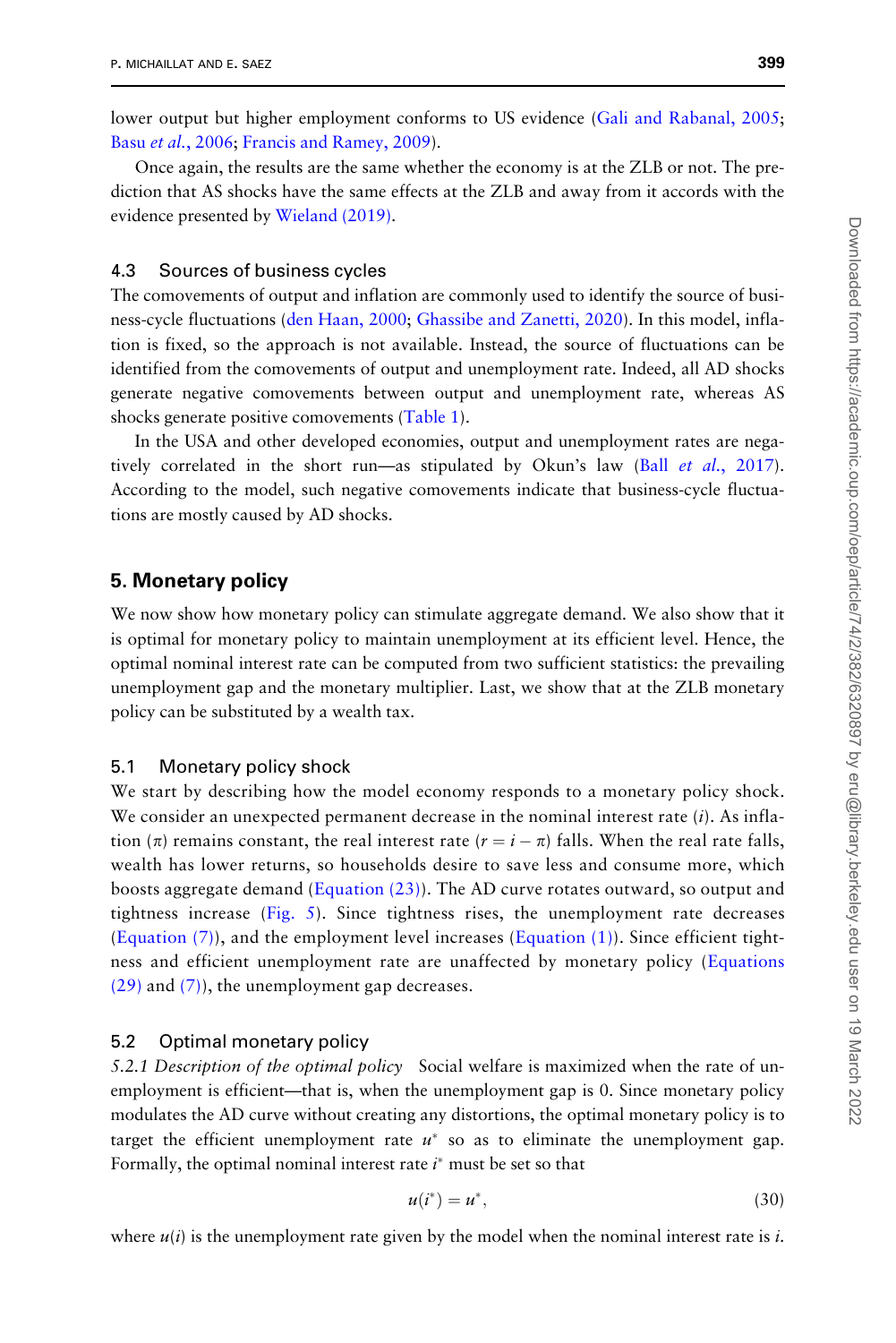<span id="page-18-0"></span>

Fig. 5. Response to a decrease in nominal interest rate.

Notes: The AS and AD curves are constructed in [Fig. 2](#page-10-0). The purple cone indicates all the positions that the AD curve can reach when the nominal interest rate is reduced from its current level. The ZLB curve shows the position of the AD curve at the ZLB; it is the most outward position that the AD curve can reach; it is obtained from [Equation \(23\)](#page-11-0) when  $r = -\pi$ . The graph shows the response of output and tightness to an unexpected permanent decrease in the nominal interest rate  $(i)$ ; [Table 1](#page-15-0) describes the response of other variables.

Due to the ZLB, such policy is only feasible if  $i^* \geq 0$ . The optimal monetary policy is illustrated in [Fig. 7](#page-20-0).

5.2.2 Sufficient-statistic formula Starting from a nominal interest rate  $i > 0$  and an inefficient unemployment rate  $u \neq u^*$ , what should the central bank do to bring the unemployment rate to  $u^*$ ? A first-order expansion of  $u(i)$  around  $i^*$  gives

$$
u(i) = u^* + \frac{du}{di}(i - i^*) + O((i - i^*)^2),
$$

so up to a second-order term the optimal interest rate  $i^*$  satisfies

$$
i - i^* = \frac{u - u^*}{du/di}.
$$
\n(31)

The statistic  $i - i^*$  indicates the decrease in interest rate required to reach the optimal policy. The statistic  $u - u^*$  is the prevailing unemployment gap. And the statistic  $du/di > 0$ is the monetary multiplier: the percentage point decrease in unemployment achieved by lowering the nominal interest rate by 1 percentage point.

Optimal monetary policy depends on two sufficient statistics: unemployment gap and monetary multiplier. When the current unemployment gap is positive, the nominal interest rate must be reduced to reach efficiency. The nominal interest rate must be reduced more drastically when the unemployment gap is larger. The same is true when the monetary multiplier is smaller—that is, when monetary policy is less effective.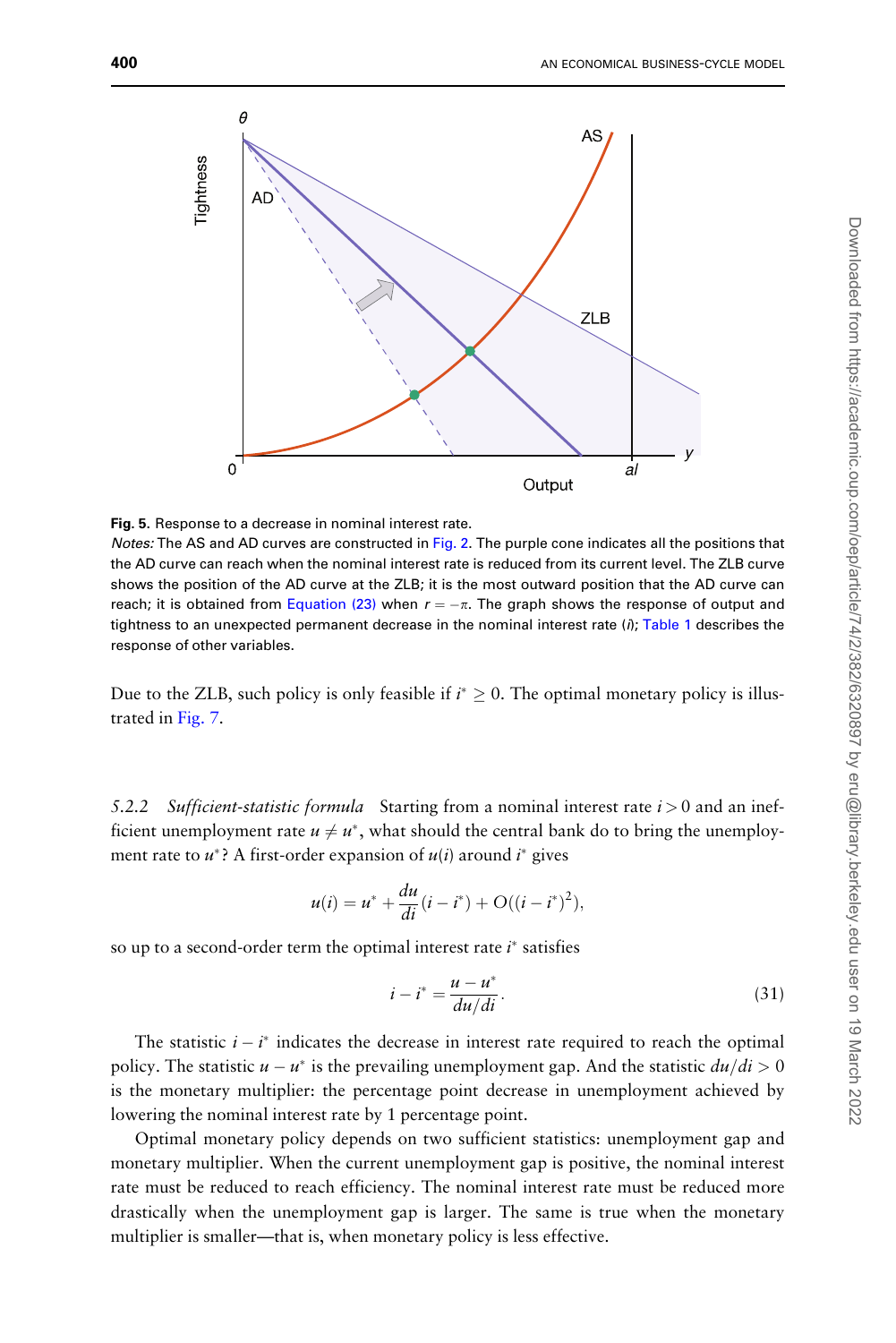<span id="page-19-0"></span>5.2.3 Application to other models [Equation \(31\)](#page-18-0) is quite general. It applies to any model that is neo-Wicksellian, with a Beveridge curve, and with divine coincidence. In a neo-Wicksellian model, the central bank stabilizes the economy by adjusting the nominal interest rate ([Woodford, 2003](#page-29-0)). In a model with a Beveridge curve, the efficient unemployment rate can be computed from estimable statistics ([Michaillat and Saez, 2020\)](#page-28-0). Last, under divine coincidence, inflation is guaranteed to be on target when the unemployment rate is efficient ([Blanchard and Gali, 2007](#page-27-0)). In such model, the optimal monetary policy is given by [Equation \(30\)](#page-17-0), and therefore by [Equation \(31\).](#page-18-0) By bringing the unemployment rate to  $u^*$ , the central bank also brings inflation to its target.

## 5.3 Implementing optimal monetary policy

Because the formula is simple and based on estimable statistics, it should be easy to implement.

5.3.1 Unemployment gap [Michaillat and Saez \(2020\)](#page-28-0) estimate the unemployment gap in the USA. Because the estimate is based on the Beveridge curve, it applies to this model, and it can be used to implement [Equation \(31\).](#page-18-0) They find that between 1951 and 2019, the unemployment gap is almost always positive and highly countercyclical, which indicates that the US economy is generally inefficiently slack, and especially so in slumps. Accordingly, the Federal Reserve has scope to stabilize the economy over the business cycle.

5.3.2 Monetary multiplier A large literature estimates the effect of the federal funds rate on unemployment [\(Christiano](#page-27-0) et al., 1999; [Ramey, 2016\)](#page-29-0). [Coibion \(2012\)](#page-27-0) reviews existing estimates of the monetary multiplier and provides his own. Using a traditional VAR ap-proach, [Coibion \(2012](#page-27-0), p. 5) finds  $du/di = 0.16$ . This value accords with previous VAR





Notes: The AS curve is constructed in [Fig. 2.](#page-10-0) The AD curve is given by [Equation \(33\)](#page-22-0). The graph shows the response of output and tightness to an unexpected permanent increase in the wealth tax rate ( $\tau_w$ ); [Table 1](#page-15-0) describes the response of other variables.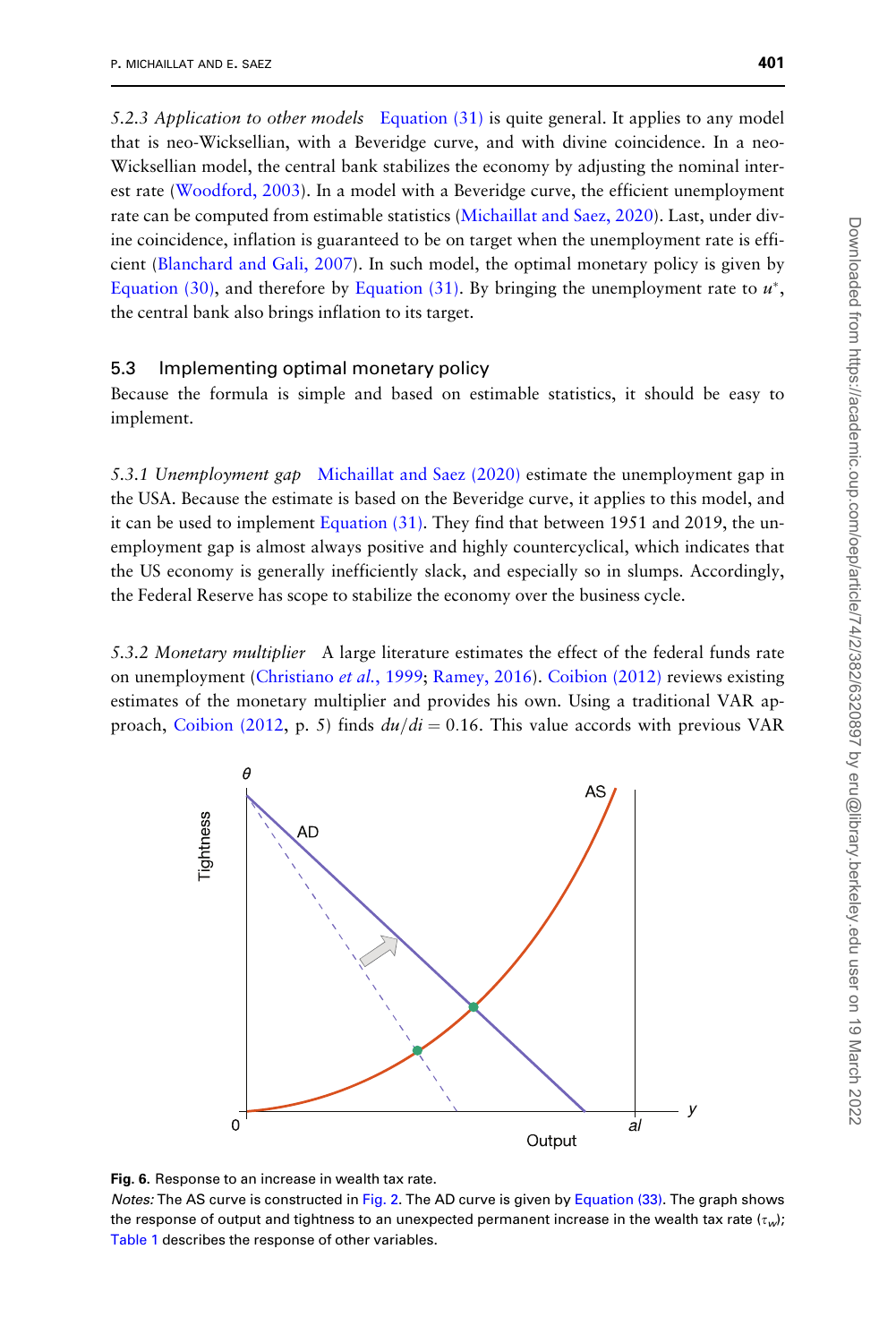<span id="page-20-0"></span>

Fig. 7. Small unemployment gap: optimal monetary policy restores efficient unemployment. Notes: The AS and AD curves are constructed in Fig. 2. The ZLB curve is constructed in [Fig. 5.](#page-18-0) The tightness  $\theta^*$  and output  $y^*$  constitute the efficient allocation. Initially, aggregate demand is given by the dashed AD curve, and tightness is  $\theta.$  Since  $\theta < \theta^*$ , the initial unemployment gap is positive. It is optimal for monetary policy to eliminate the unemployment gap, so the interest rate should drop to stimulate aggregate demand and bring tightness to  $\theta^*$ . Since the efficient allocation is in the purple cone, optimal monetary policy can be implemented.

and FAVAR estimates of the monetary multiplier, with the exception of the large estimate  $du/di = 0.6$  obtained by [Bernanke and Blinder \(1992\)](#page-27-0). Using the narrative approach of [Romer and Romer \(2004\),](#page-29-0) [Coibion \(2012](#page-27-0), p. 7) obtains a much larger estimate:  $du/di = 0.93$ . To reconcile the difference between the two approaches, [Coibion \(2012](#page-27-0), p. 8) proposes a hybrid approach that yields a medium estimate:  $du/di = 0.40$ . The hybrid approach appears robust: across numerous specifications, it yields monetary multipliers between 0.4 and 0.6 [\(Coibion, 2012](#page-27-0), p. 12). In sum, a midrange estimate of the US monetary multiplier seems to be  $du/di = 0.5$ .

5.3.3 Optimal response to unemployment fluctuations Combined with a monetary multiplier of 0.5, [Equation \(31\)](#page-18-0) says that the Federal Reserve should cut its interest rate by  $1/0.5 = 2$  percentage points for each percentage point of unemployment gap. For instance, at the peak of the Great Recession, the US unemployment gap was above 5 percentage points [\(Michaillat and Saez, 2020](#page-28-0), Fig. 6). So the Fed needed to reduce the federal funds rate by more than  $2 \times 5 = 10$  percentage points to eliminate the unemployment gap. Since the funds rate was about 5% at the beginning of the recession, the Fed needed to set a negative rate to eliminate the unemployment gap—which it could not do because of the ZLB. This explains why the ZLB rapidly became binding in the Great Recession, and why unemployment remained high throughout it.

5.3.4 Evaluating the Federal Reserve's behaviour Our calibrated formula implies that the Fed should reduce the federal funds rate by 2 percentage points for each 1 percentage point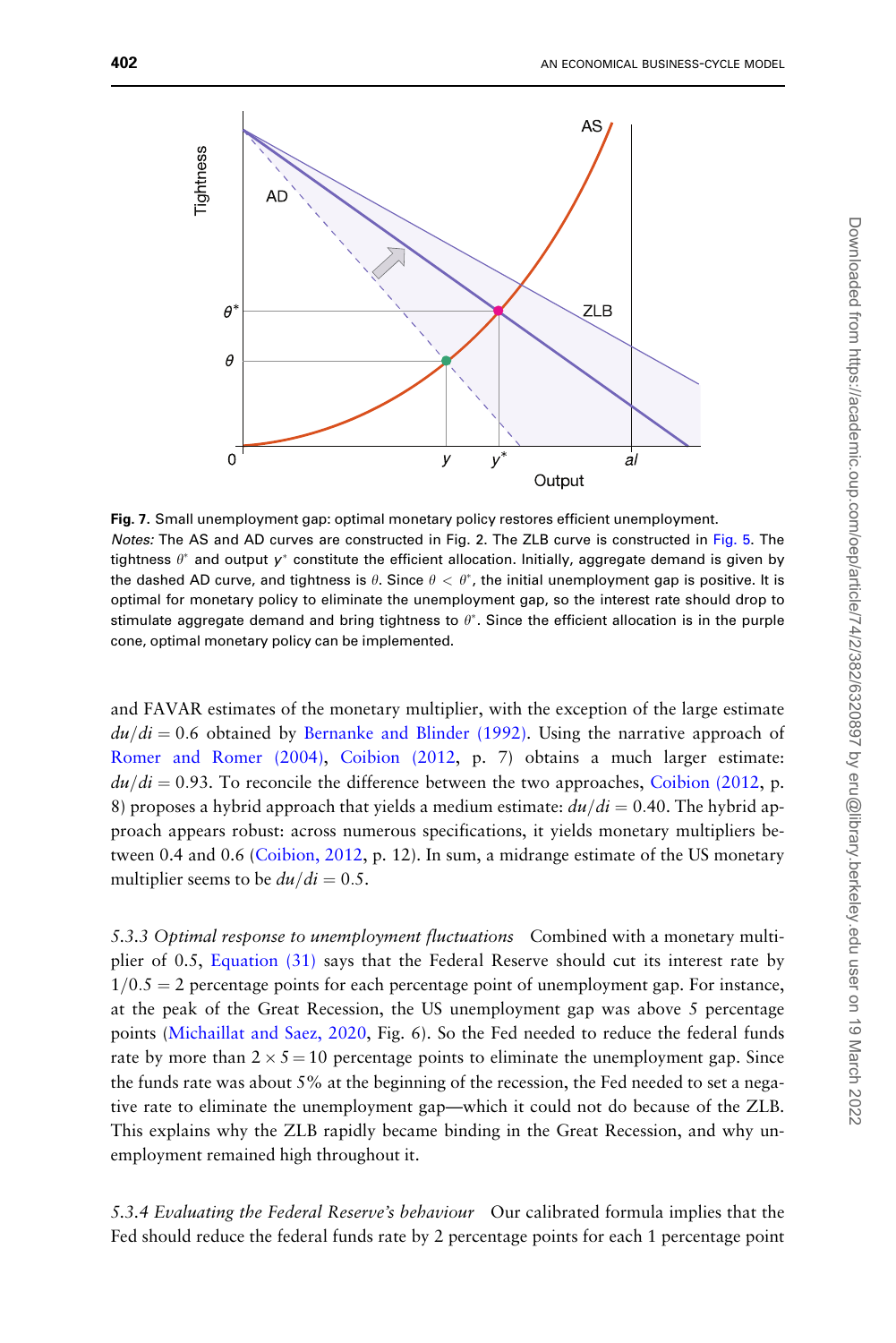<span id="page-21-0"></span>increase in unemployment gap. In our model, the efficient unemployment rate is constant over the business cycle, so the unemployment gap moves one-for-one with the unemployment rate. Hence, the Fed should reduce its interest rate by two percentage points for each 1 percentage point increase in unemployment.

This is roughly what the Fed appears to do. [Bernanke and Blinder \(1992,](#page-27-0) Fig. 2) find that an unemployment increase by 18 basis points leads to a reduction in the funds rate by 28 basis points. Thus, the Fed raises the funds rate by  $28/18=1.6$  percentage points for each 1 percentage point increase in unemployment. Similarly, [Stock and Watson](#page-29-0) [\(2001](#page-29-0), Fig. 1) find that after a surprise increase in unemployment, the funds rate decreases. On impact, unemployment increases by 1 percentage point and the funds rate drops by 2 percentage points. After a year, unemployment has increased by 1.5 percentage points and the funds rate has dropped by 3.2 percentage points; that is, the funds rate drops by  $3.2/1.5 = 2.1$  percentage points for each 1 percentage point increase in unemployment.

#### 5.4 ZLB episodes

If [Equation \(31\)](#page-18-0) gives  $i^* < 0$ , optimal monetary policy is constrained by the ZLB. The best that the central bank can do is set the nominal interest rate to 0. This situation arises if aggregate demand is particularly depressed.

By bringing the economy to the ZLB, the central bank stimulates aggregate demand as much as possible without making the nominal interest rate negative. However, such



Fig. 8. Large unemployment gap: optimal monetary policy reaches the ZLB. Notes: The AS, AD, and ZLB curves are constructed as in [Fig. 7](#page-20-0), but here initial aggregate demand is

more depressed, so the AD and ZLB curves are further inward. Accordingly, the initial unemployment gap is larger, and the efficient allocation falls outside of the purple cone. Hence, monetary policy cannot eliminate the unemployment gap before reaching the ZLB. The best that monetary policy can do is reduce the nominal interest rate to 0, and bring the economy to the ZLB. There tightness is  $\theta^2 < \theta^*$ , so the unemployment gap remains positive.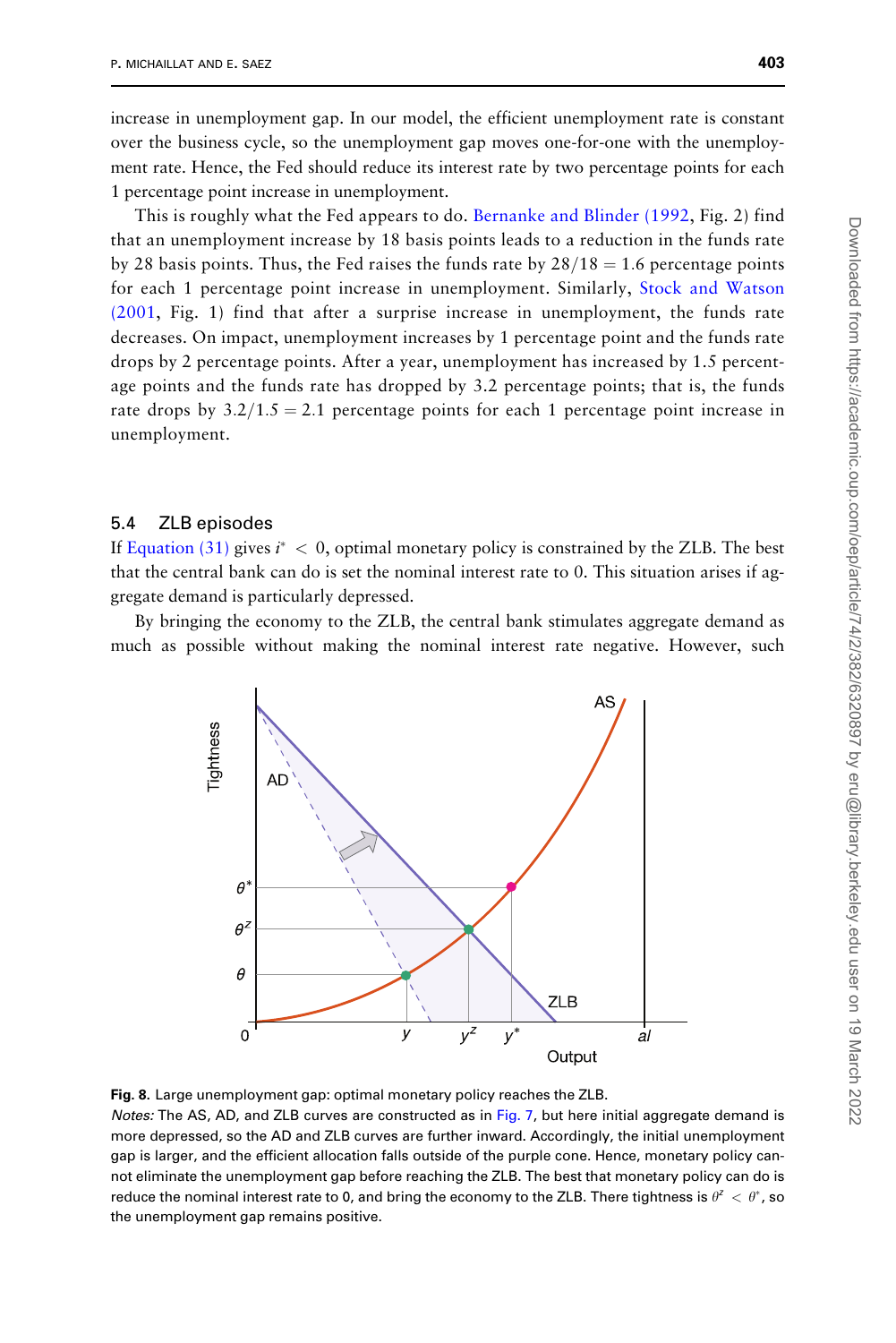<span id="page-22-0"></span>expansionary policy is not sufficient to eliminate the unemployment gap. As a result, un-employment remains inefficiently high [\(Fig. 8\)](#page-21-0).

## 5.5 Wealth tax

Once the ZLB is reached, monetary policy cannot stimulate the economy. But as we discuss here, a wealth tax can.

5.5.1 Wealth tax rate The government sets a tax rate  $\tau_w \ge 0$  on households' wealth. Since bonds are the only store of wealth, it is bond holdings that are taxed.<sup>3</sup> The household's tax liability at time t is  $\tau_w \cdot b(t)$ . The tax revenue is rebated to households through a lump-sum transfer.

5.5.2 Budget constraint The wealth tax modifies the household's flow budget constraint, but nothing else. The budget constraint becomes

$$
\dot{w}(t) = (r - \tau_w)w(t) + [1 - u(t)]aI - [1 + \tau(\theta(t))]c(t) - \frac{T(t)}{p(t)}.
$$
\n(32)

5.5.3 Aggregate demand The wealth tax reduces the real rate of return on wealth from r to  $r - \tau_w$  (Equation (32)); it does not affect the model in any other way. Hence, we solve the model with wealth tax like the model without it, except that the AD curve becomes

$$
y = \left[\frac{\delta - r + \tau_w}{x'(0)}\right]^\sigma \cdot \frac{1}{\left[1 + \tau(\theta)\right]^{\sigma - 1}}.\tag{33}
$$

5.5.4 Equivalence between wealth tax and monetary policy The wealth tax perfectly substitutes for monetary policy because an increase in the wealth tax rate has the same effect as a commensurate decrease in the real interest rate (Equation (33)). This is especially useful at the ZLB because the wealth tax is not constrained by the ZLB while monetary policy is.

5.5.5 Optimal wealth tax Following the same steps as with monetary policy, we derive a sufficient-statistic formula for the optimal wealth tax. We consider an initial unemployment rate  $u \neq u^*$  and wealth tax rate  $\tau_w$ , and we assume that monetary policy remains constant. Then the optimal wealth tax rate  $\tau_w^*$  satisfies

$$
\tau_w^* - \tau_w = \frac{u - u^*}{-du/d\tau_w}.\tag{34}
$$

The statistic  $-\frac{du}{d\tau_w}$  is the tax multiplier: the percentage point decrease in unemployment achieved by raising the wealth tax rate by 1 percentage point.

We have not found any estimates of the tax multiplier, but in the model the tax multiplier equals the monetary multiplier—because wealth tax and monetary policy are isomorphic. As a first step, we opt to calibrate the tax multiplier from the estimate of the monetary multiplier:  $-du/d\tau_w = 0.5$ . We infer that at the ZLB, the government should

3 In a model with money, such as in the first version of the article ([Michaillat and Saez, 2014](#page-28-0)), money would also be part of the tax base. Indeed, lowering the nominal interest rate below 0 requires a negative interest rate on money balances—effectively a wealth tax [\(Agarwal and Kimball, 2015\)](#page-26-0).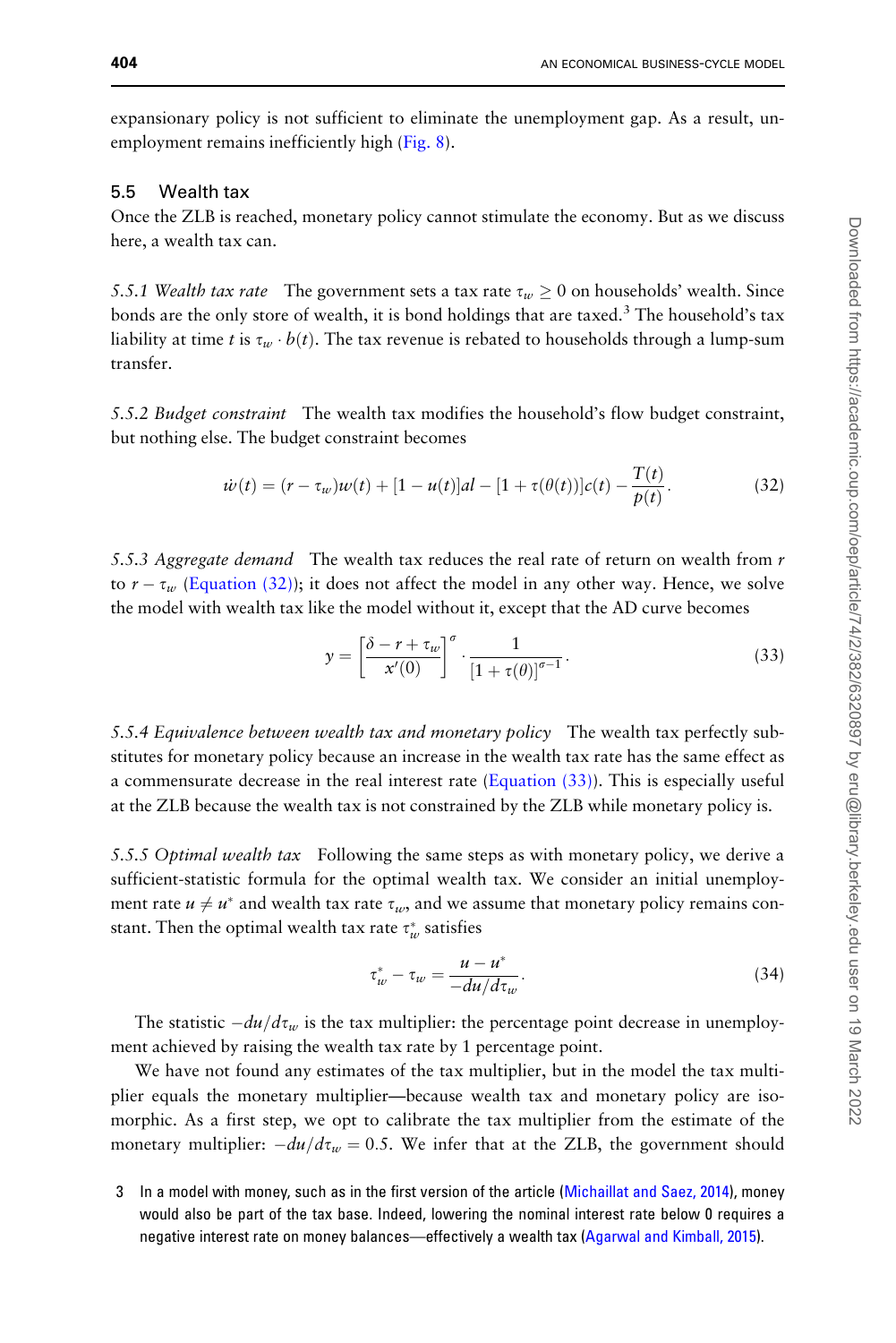raise the wealth tax by 2 percentage points for every percentage point of unemployment gap.

# 6. Conclusion

This article proposes a new model that aims to improve upon the New Keynesian model. To conclude, we highlight the main differences between this model and the New Keynesian model, and between their policy prescriptions. We also discuss possible extensions of the model.

## 6.1 Comparison with the New Keynesian model

We briefly explain how our model differs from the New Keynesian model.

6.1.1 Aggregate demand Because wealth enters the utility function, the household's Euler equation is modified. As a result, the AD curve is non-degenerate: output is a decreasing function of the real interest rate, as in the Keynesian IS curve. Thanks to this AD curve, the model accommodates long-lasting or permanent ZLB episodes. In contrast, in the New Keynesian model, the AD curve is degenerate: it imposes that the real interest rate equals the discount rate, without involving output. The degeneracy creates anomalies when ZLB episodes are long-lasting ([Michaillat and Saez, 2021\)](#page-28-0).

6.1.2 Pricing In our model, inflation is fixed. Thanks to the matching framework; however, all trades are bilateral inefficient. In New Keynesian models, inflation is determined by monopolistic pricing under price-setting frictions; bilateral inefficiencies are common [\(Huo and Rios-Rull, 2020\)](#page-28-0).

6.1.3 Aggregate supply We replace the New Keynesian Phillips curve by an AS curve derived from the Beveridge curve. The Beveridge curve itself emerges from the matching process. Because of it, the model features unemployment. In the New Keynesian model, by contrast, unemployment is absent.

6.1.4 Business cycles In our model, demand and supply shocks create fluctuations in unemployment but not in inflation. In the New Keynesian model, these shocks create fluctuations in inflation but not in unemployment.

6.1.5 ZLB episodes Our model behaves the same at the ZLB and away from it. In both situations, the AD and AS curves are identical, and business cycle and policy shocks have identical effects. In the New Keynesian model, in contrast, the ZLB is 'a topsy-turvy world in which many of the usual rules of macroeconomics are stood on their head' [\(Eggertsson](#page-27-0) [and Krugman, 2012](#page-27-0), p. 1472).

## 6.2 Comparison with the New Keynesian policy prescriptions

Because this model differs fundamentally from the New Keynesian model, their policy prescriptions are significantly different.

6.2.1 Determinacy In the New Keynesian model, the central bank must adhere to an active monetary policy to ensure determinacy—to ensure that the model's solution is locally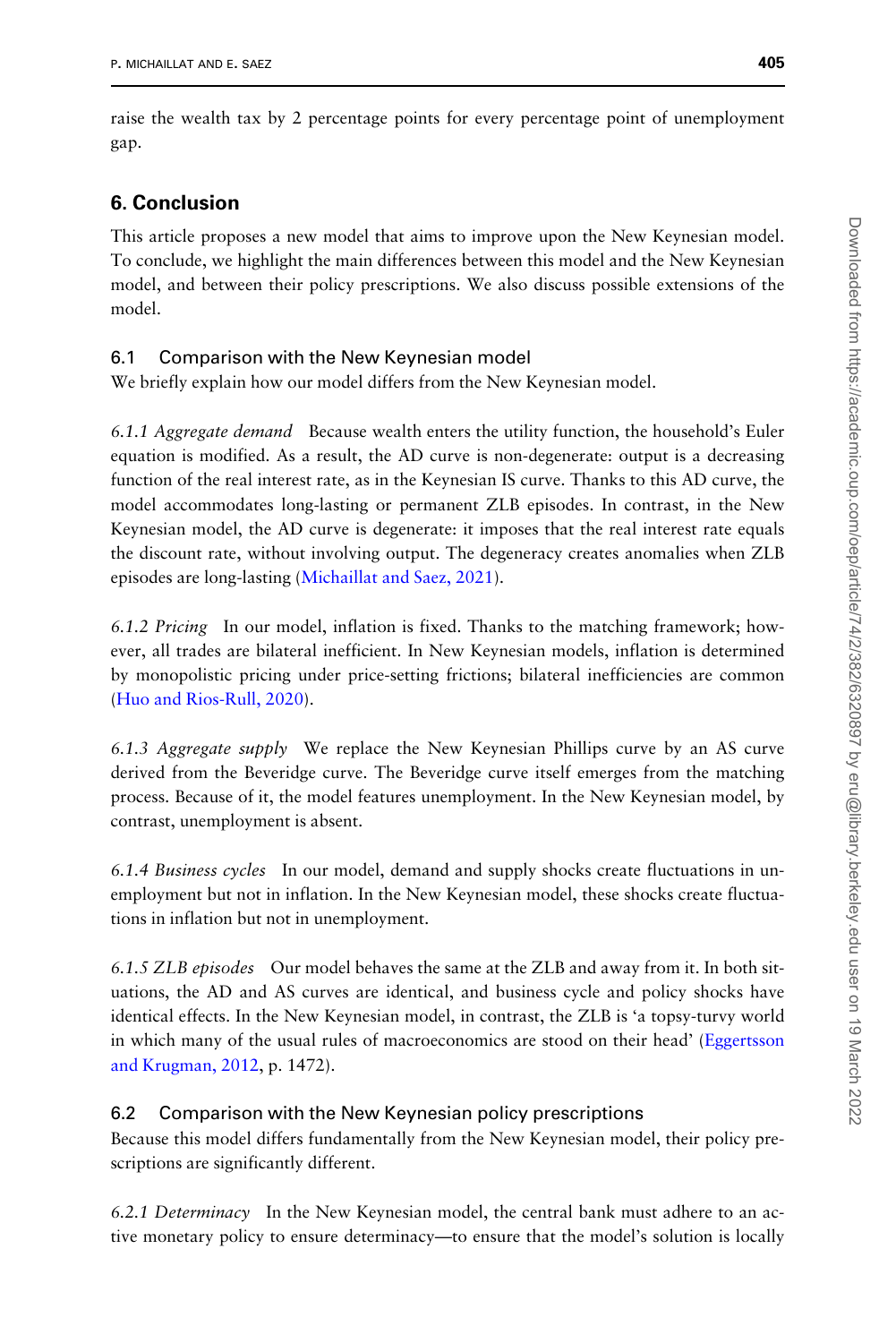unique. In our model, indeterminacy is never a risk, so the central bank does not need to respond mechanically to inflation or unemployment. The central bank can follow an interestrate peg without creating indeterminacy. An implication is that indeterminacy is not a risk at the ZLB.

In fact, our model's solution is globally unique under an interest-rate peg. In the New Keynesian model, in sharp contrast, there are two steady states under active monetary policy: a normal steady state that is determinate and a ZLB steady state that is indeterminate [\(Benhabib](#page-27-0) et al., 2001).<sup>4</sup>

6.2.2 Monetary policy target A key policy lesson derived from New Keynesian models is that the central bank should only target inflation. As noted by [Schmitt-Grohe and Uribe](#page-29-0) [\(2008](#page-29-0), pp. 459–460), 'Policy mistakes are committed when policymakers are unable to resist the temptation to respond to output fluctuations ... It follows that sound monetary policy calls for sticking to the basics of responding to inflation alone.' In our model the exact opposite is true: the central bank should only target unemployment. An appropriate unemployment target is the efficient unemployment rate estimated by [Michaillat and Saez](#page-28-0) [\(2020\)](#page-28-0).

[McCallum \(1999,](#page-28-0) p. 1523) argues in favour of robustness: 'searching for a rule that works reasonably well in a variety of models.' Inflation targeting would be completely ineffective in our model, so such policy is not as robust as previously thought.

6.2.3 Optimal monetary policy rule In the New Keynesian model, the optimal monetary policy rule is not implementable because the natural rate of interest is unobservable. Instead, researchers optimize the slopes of fixed monetary policy rules to approximate the optimal policy as closely as possible [\(Taylor and Williams, 2010](#page-29-0); [Gali, 2015](#page-27-0)). As the optimization is done through simulations, the results are specific to a model and a calibration.

In our model, the unemployment gap is measurable, so we obtain an optimal interestrate formula that the central bank can implement. The formula applies to any model with a Beveridge curve—even models with inflation fluctuations, as long as the divine coincidence holds. With the formula, the central bank can optimally adjust its interest rate after a shock has affected unemployment.

6.2.4 Monetary multiplier Many studies estimate the effect of the federal funds rate on unemployment. Yet, these estimates of the monetary multiplier are useless in the New Keynesian model. They cannot be used to design policy or calibrate the model. In our model, on the other hand, the monetary multiplier is critical to design policy because it enters the optimal monetary policy formula. The formula is implementable only because numerous estimates of the monetary multiplier are available.

6.2.5 Policies at the ZLB In the New Keynesian model, forward guidance has incredibly strong effects at the ZLB, so it is a policy of choice for the central bank. In our model, forward guidance has much more subdued effects, and it becomes impotent when the ZLB lasts long enough—for the reasons presented in [Michaillat and Saez \(2021\).](#page-28-0) Instead, the

4 Similarly, non-New-Keynesian models developed to produce a determinate ZLB steady state often have several steady states: a ZLB steady state and at least one full-employment steady state [\(Michau, 2018;](#page-28-0) [Eggertsson](#page-27-0) et al., 2019).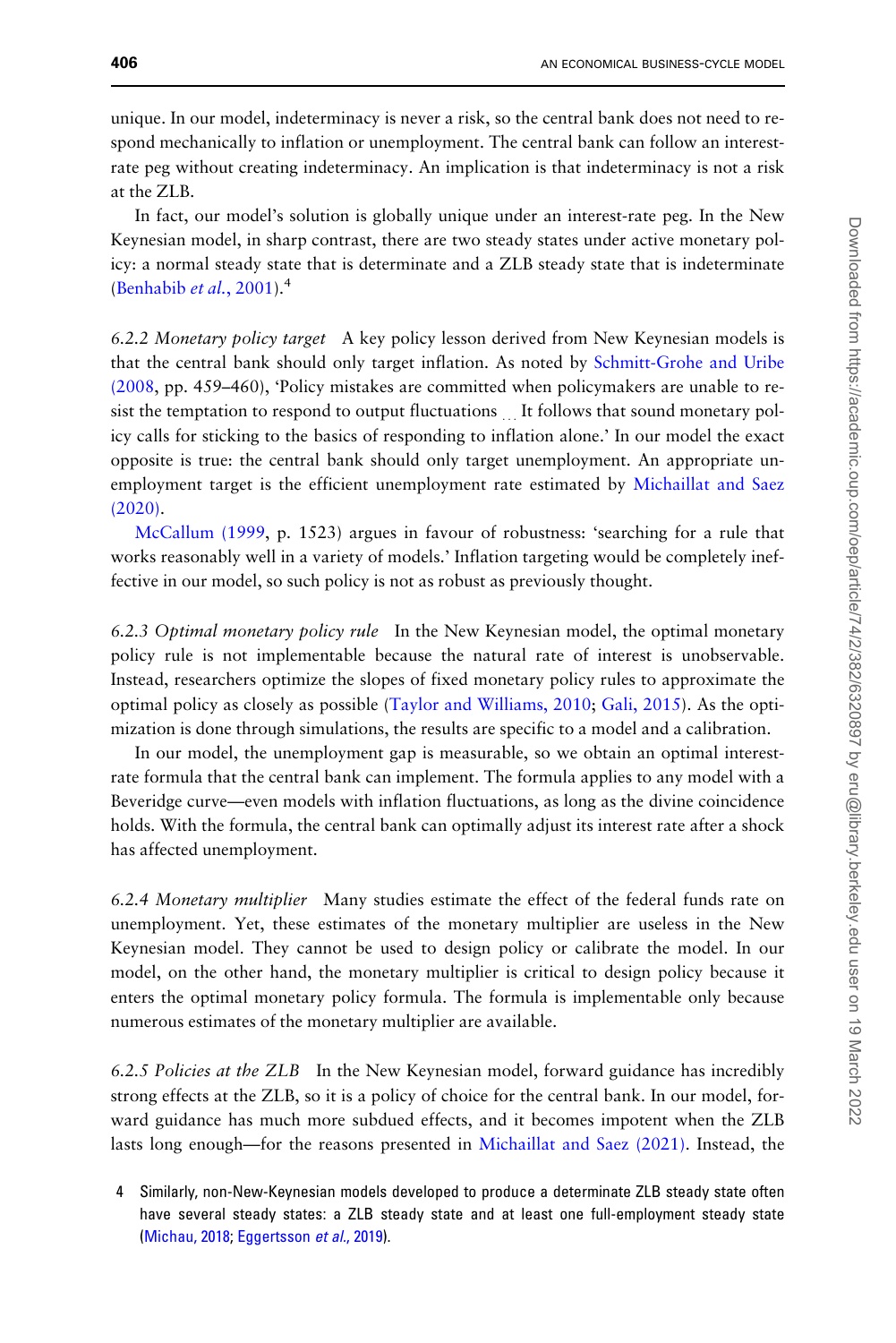government can use a wealth tax at the ZLB. By increasing the wealth tax rate, the government stimulates aggregate demand and can eliminate the unemployment gap.

#### 6.3 Possible extensions

Since our model is extremely stylized, it could be fruitfully extended along several dimensions. The extended model would be less economical, but it would be more amenable to quantitative analysis, and it would allow researchers to address other policy questions.

6.3.1 Endogenous inflation Our model assumes that inflation is fixed. The justification is that producers strictly adhere to the norm of increasing their prices at a constant rate. The assumption seems valid to describe modern business cycles, with their low and stable inflation. But it is inappropriate to describe inflation dynamics in the medium run, when the inflation norm could be eroded by shocks or policy. It would therefore be valuable to develop a theory of endogenous inflation. An advantage of the matching framework is that it allows for a broad range of price-setting theories. It may therefore be possible to develop a theory of inflation consistent with the micro evidence that firms keep their prices stable by fear of antagonizing customers, who find certain price changes unfair [\(Blinder](#page-27-0) *et al.*, 1998). [Eyster](#page-27-0) et al. [\(2021\)](#page-27-0) develop such a theory in a monopoly model; it might be possible to embed that theory in our matching model.

6.3.2 Firms Our model abstracts from firms and blends the labour and product markets into a single service market. For certain applications, however, it would be useful to introduce firms. This should be straightforward using the framework of [Michaillat and Saez](#page-28-0) [\(2015\)](#page-28-0). In that model, firms hire workers on the labour market and sell goods and services on the product market. The labour and product markets are both organized around a matching function. The extension would introduce a distinction between labour market tightness and product market tightness, between unemployment and idle time, and between wage inflation and price inflation.

6.3.3 Endogenous labour supply Our model assumes that labour-force participation is fixed. The assumption seems appropriate to describe business cycles [\(Shimer, 2009](#page-29-0), p. 294). But to study policies that disincentivize work, such as an income tax, it would be useful to endogenize labour supply. [Michaillat and Saez \(2019,](#page-28-0) Online Appendix D) show how to do it.

A related assumption is that the social value of non-work—the value of recreation and home production while unemployed—is set to 0. The assumption is not unrealistic [\(Michaillat and Saez, 2020](#page-28-0), pp. 19–21). Nevertheless, it would be interesting to generalize the model to allow for a non-zero value.

6.3.4 Government spending A common stabilization policy not covered here is government spending. It is easy, however, to introduce government spending into the model [\(Michaillat and Saez, 2019\)](#page-28-0). Optimal government spending is then given by a formula involving the unemployment gap and government-spending multiplier (the effect of government spending on unemployment). The formula is implementable because estimates of the unemployment gap and government-spending multiplier are available [\(Ramey, 2011](#page-28-0); [Michaillat and Saez, 2020\)](#page-28-0). The formula shows that optimal government spending reduces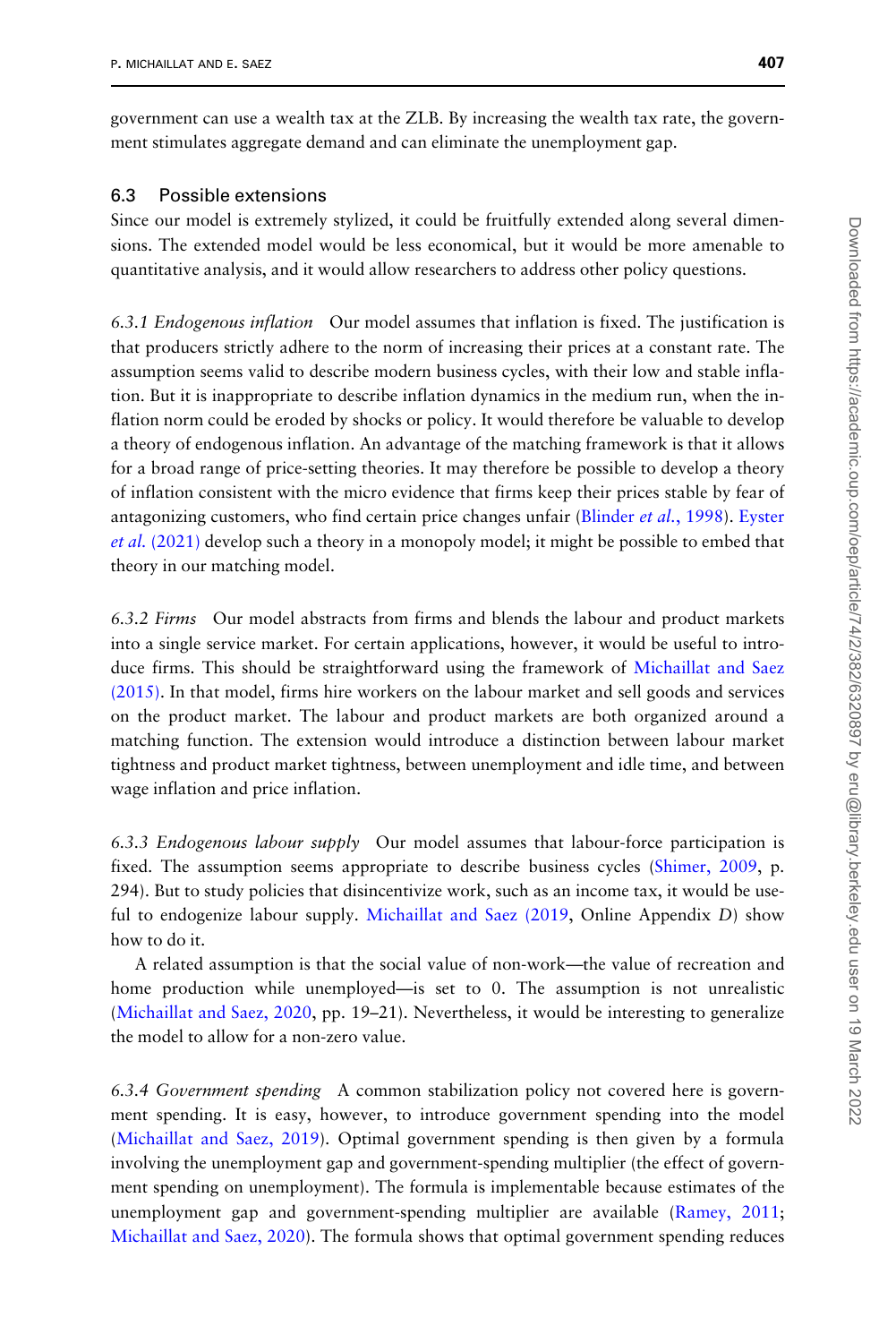<span id="page-26-0"></span>but does not eliminate the unemployment gap. In that, government spending differs from monetary policy; the difference arises because government spending distorts households' consumption baskets.

An advantage of the model is that it produces government-spending multipliers that are higher when unemployment is higher [\(Michaillat, 2014](#page-28-0); [Michaillat and Saez, 2019\)](#page-28-0). It is, therefore, consistent with the evidence produced by Auerbach and Gorodnichenko (2012, 2013), [Candelon and Lieb \(2013\),](#page-27-0) [Fazzari](#page-27-0) et al. (2015), Holden and Sparrman (2016), and [Jorda and Taylor \(2016\)](#page-28-0). The state-dependence of multipliers generalizes beyond government spending to other fiscal policies, such as the income tax ([Ghassibe and Zanetti, 2020\)](#page-27-0).

6.3.5 Social insurance and redistribution Social insurance and redistributive policies are also widely used over the business cycle but not covered here. To study these policies, we would need to introduce heterogeneous households into the model. Because the model features unemployment, which is a major source of inequality in modern economies, it is well adapted to such extension. For instance, Landais et al.  $(2018a,b)$  $(2018a,b)$  introduce employed and unemployed workers in a variant of the model to study optimal unemployment insurance over the business cycle. [Kopiec \(2019\)](#page-28-0) adds heterogeneous agents to study the effects of fiscal policy.

## Funding

This work was supported by the Economic and Social Research Council [ES/K008641/1]; the Institute for New Economic Thinking; the British Academy; and the Berkeley Center for Equitable Growth.

## Acknowledgements

We thank Regis Barnichon, Giancarlo Corsetti, Wouter den Haan, Emmanuel Farhi, Jordi Gali, Yuriy Gorodnichenko, Pawel Kopiec, Etienne Lehmann, Adam McCloskey, Karel Mertens, Yoshiyasu Ono, Kevin Sheedy, Carl Walsh, Johannes Wieland, Michael Woodford, and Francesco Zanetti for helpful discussions and comments.

## References

- Abel, A.B., Bernanke, B.S., and Croushore, D. (2017) Macroeconomics, 9th edn, Pearson, New York.
- Acemoglu, D. (2009) Introduction to Modern Economic Growth, Princeton University Press, Princeton, NJ.
- Agarwal, R. and Kimball, M. (2015) Breaking through the zero lower bound, Working Paper 15/224, International Monetary Fund, Washington, DC.
- Anderson, C., Hildreth, J.A.D., and Howland, L. (2015) Is the desire for status a fundamental human motive? A review of the empirical literature, *Psychological Bulletin*, 141, 574–601.
- Auerbach, A.J. and Gorodnichenko, Y. (2012) Measuring the output responses to fiscal policy, American Economic Journal: Economic Policy, 4, 1–27.
- Auerbach, A.J. and Gorodnichenko, Y. (2013) Fiscal multipliers in recession and expansion, in A. Alesina and F. Giavazzi (eds) Fiscal Policy after the Financial Crisis, Chapter 2, University of Chicago Press, Chicago.
- Ball, L. M., Leigh, D., and Loungani, P. (2017) Okun's law: fit at 50?, Journal of Money, Credit and Banking, 49, 1413–41.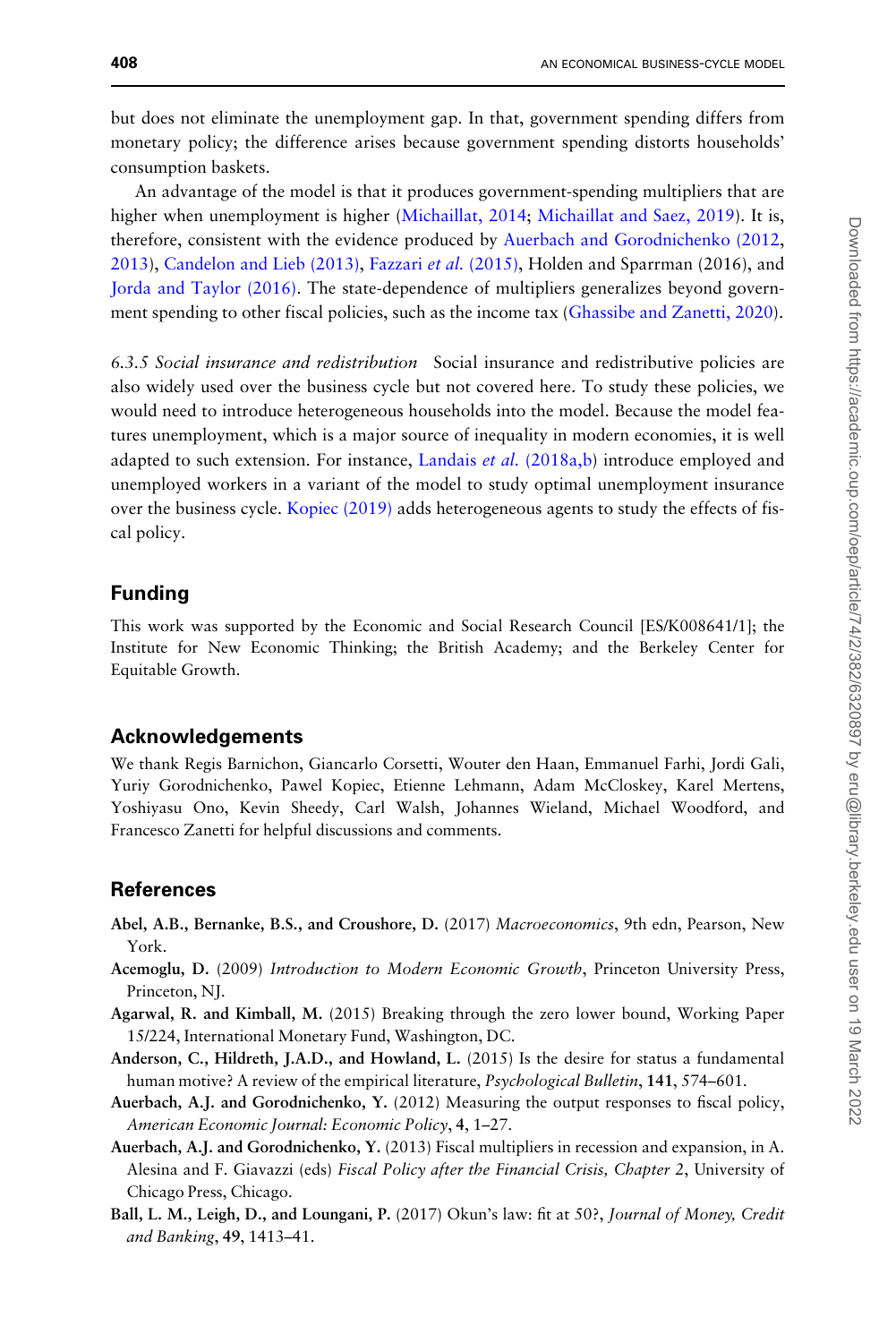- <span id="page-27-0"></span>Barro, R. J. (1977) Long-term contracting, sticky prices, and monetary policy, Journal of Monetary Economics, 3, 305–16.
- Basu, S., Fernald, J.G., and Kimball, M.S. (2006) Are technology improvements contractionary?, American Economic Review, 96, 1418–48.
- Benhabib, J., Schmitt-Grohé, S., and Uribe, M. (2001) Monetary policy and multiple equilibria, American Economic Review, 91, 167–86.
- Bernanke, B.S. and Blinder, A.S. (1992) The federal funds rate and the channels of monetary transmission, American Economic Review, 82, 901–21.
- Blanchard, O.J. and Gali, J. (2007) Real wage rigidities and the New Keynesian model, *Journal of* Money, Credit and Banking, 39, 35–65.
- Blanchard, O.J. and Gali, J. (2010) Labor markets and monetary policy: a New Keynesian model with unemployment, American Economic Journal: Macroeconomics, 2, 1–30.
- Blinder, A.S., Canetti, E.R.D., Lebow, D.E., and Rudd, J.B. (1998) Asking about Prices, Russell Sage Foundation, New York.
- Camerer, C., Loewenstein, G., and Prelec, D. (2005) Neuroeconomics: how neuroscience can inform economics, Journal of Economic Literature, 43, 9–64.
- Candelon, B. and Lieb, L. (2013) Fiscal policy in good and bad times, Journal of Economic Dynamics and Control, 37, 2679–94.
- Cheng, J.T. and Tracy, J.L. (2013) The impact of wealth on prestige and dominance rank relationships, Psychological Inquiry, 24, 102–8.
- Christiano, L.J., Eichenbaum, M., and Evans, C. L. (1999) Monetary policy shocks: what have we learned and to what end?, in J.B. Taylor and M. Woodford (eds) Handbook of Macroeconomics, Vol. 1, Chapter 2, Elsevier, Amsterdam.
- Coibion, O. (2012) Are the effects of monetary policy shocks big or small?, American Economic Journal: Macroeconomics, 4, 1–32.
- den Haan, W.J. (2000) The comovement between output and prices, Journal of Monetary Economics, 46, 3–30.
- Eggertsson, G.B. and Krugman, P. (2012) Debt, deleveraging, and the liquidity trap: a Fisher-Minsky-Koo approach, The Quarterly Journal of Economics, 127, 1469–513.
- Eggertsson, G.B., Mehrotra, N.R., and Robbins, J.A. (2019) A model of secular stagnation: theory and quantitative evaluation, American Economic Journal: Macroeconomics, 11, 1–48.
- Eyster, E., Madarasz, K., and Michaillat, P. (2021) Pricing under fairness concerns, *Journal of the* European Economic Association, 19, 1853–98.
- Fazzari, S.M., Morley, J., and Panovska, I. (2015) State-dependent effects of fiscal policy, Studies in Nonlinear Dynamics & Econometrics, 19, 285-315.
- Fiske, S.T. (2010) Interpersonal stratification: status, power, and subordination, in S.T. Fiske, D.T. Gilbert, and G. Lindzey (eds) Handbook of Social Psychology, Vol. 2, Chapter 26, Wiley, Hoboken, NJ.
- Francis, N. and Ramey, V.A. (2009) Measures of per capita hours and their implications for the technology-hours debate, Journal of Money, Credit and Banking, 41, 1071–97.
- Gali, J. (2015) Monetary Policy, Inflation, and the Business Cycle, 2nd edn, Princeton University Press, Princeton, NJ.
- Gali, J. and Rabanal, P. (2005) Technology shocks and aggregate fluctuations: how well does the Real Business Cycle model fit postwar U.S. data?, in M. Gertler and K. Rogoff (eds) NBER Macroeconomics Annual, Vol. 19, Chapter 4, MIT Press, Cambridge, MA.
- Ghassibe, M. and Zanetti, F. (2020) State dependence of fiscal multipliers: the source of fluctuations matters, Department of Economics Discussion Paper 930, University of Oxford, Oxford.
- Hall, R.E. (2005a) Employment efficiency and sticky wages: evidence from flows in the labor market, The Review of Economics and Statistics, 87, 397–407.
- Hall, R.E. (2005b) Employment fluctuations with equilibrium wage stickiness, American Economic Review, 95, 50–65.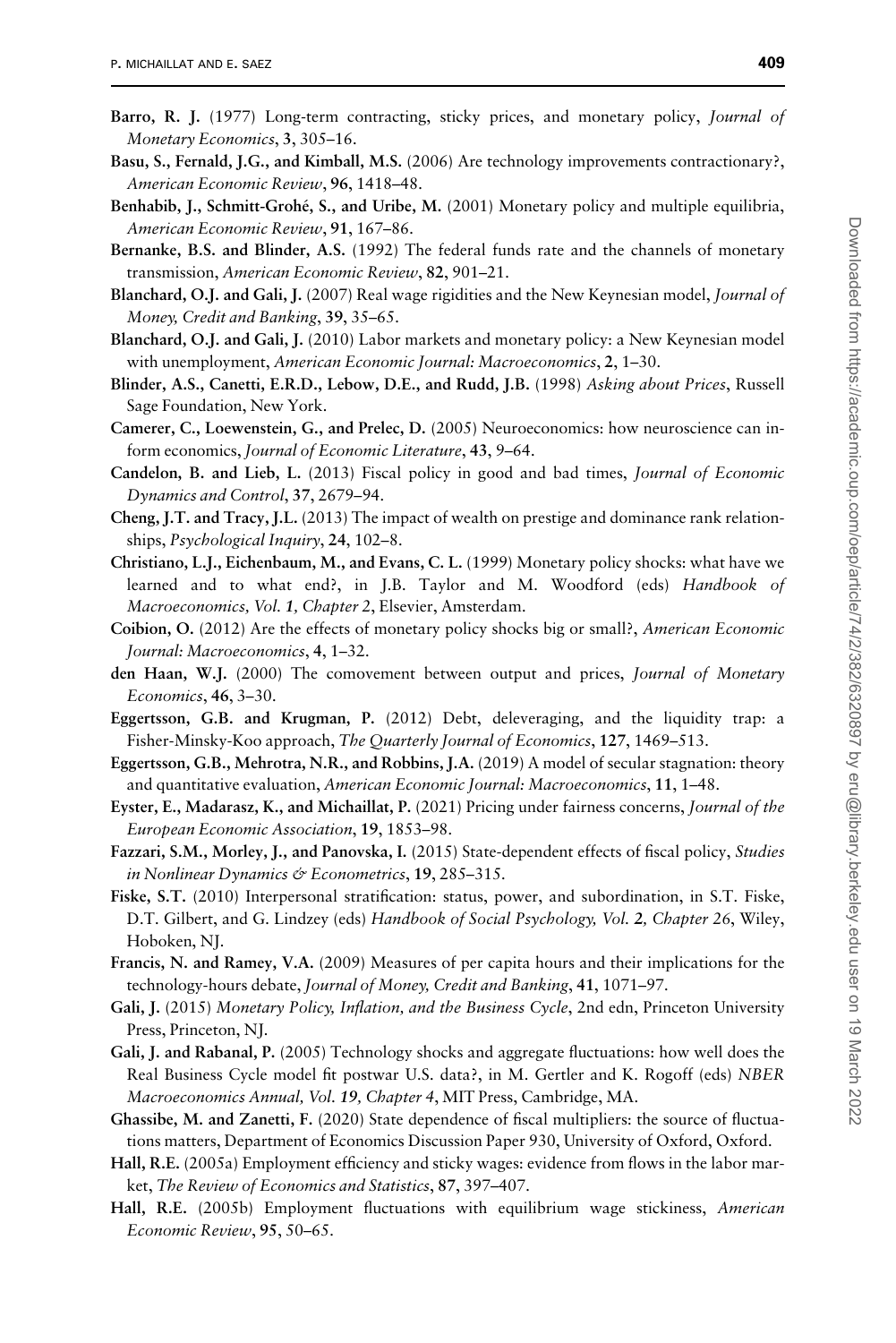- <span id="page-28-0"></span>Heffetz, O. and Frank, R.H. (2011) Preferences for status: evidence and economic implications, in J. Benhabib, A. Bisin, and M.O. Jackson (eds) Handbook of Social Economics, Vol. 1A, Chapter 3, Elsevier, Amsterdam.
- Holden, S. and Sparrman, V. (2018) Do government purchases affect unemployment?, The Scandinavian Journal of Economics, 120, 124–58.
- Huo, Z. and Rios-Rull, J.-V. (2020) Sticky wage models and labor supply constraints, American Economic Journal: Macroeconomics, 12, 284–318.
- Jorda, O. and Taylor, A.M. (2016) The time for austerity: estimating the average treatment effect of fiscal policy, The Economic Journal, 126, 219–55.
- Kopiec, P. (2019) Household heterogeneity and the value of government spending multiplier, Working Paper 321, Narodowy Bank Polski, Warsaw.
- Krugman, P. (2000) How complicated does the model have to be?, Oxford Review of Economic Policy, 16, 33–42.
- Krugman, P. (2018) Good enough for government work? Macroeconomics since the crisis, Oxford Review of Economic Policy, 34, 156–68.
- Kuhn, T. S. (1957) The Copernican Revolution, Harvard University Press, Cambridge, MA.
- Landais, C., Michaillat, P., and Saez, E. (2018a) A macroeconomic approach to optimal unemployment insurance: applications, American Economic Journal: Economic Policy, 10, 182–216.
- Landais, C., Michaillat, P., and Saez, E. (2018b) A macroeconomic approach to optimal unemployment insurance: theory, American Economic Journal: Economic Policy, 10, 152–81.
- Mankiw, N. (2019) Macroeconomics, 10th edn, Macmillan, New York.
- Mattan, B.D., Kubota, J.T., and Cloutier, J. (2017) How social status shapes person perception and evaluation: a social neuroscience perspective, Perspectives on Psychological Science, 12, 468–507.
- McCallum, B. T. (1999) Issues in the design of monetary policy rules, in J.B. Taylor and M. Woodford (eds) Handbook of Macroeconomic, Vol. 1, Chapter 23, Elsevier, Amsterdam.
- Michaillat, P. (2012) Do matching frictions explain unemployment? Not in bad times, American Economic Review, 102, 1721–50.
- Michaillat, P. (2014) A theory of countercyclical government multiplier, American Economic Journal: Macroeconomics, 6, 190–217.
- Michaillat, P. and Saez, E. (2014) An economical business-cycle model, Working Paper 19777, National Bureau of Economic Research, Cambridge, MA.
- Michaillat, P. and Saez, E. (2015) Aggregate demand, idle time, and unemployment, The Quarterly Journal of Economics, 130, 507–69.
- Michaillat, P. and Saez, E. (2019) Optimal public expenditure with inefficient unemployment, The Review of Economic Studies, 86, 1301–31.
- Michaillat, P. and Saez, E. (2020) Beveridgean unemployment gap, arxiv:1911.05271v3.
- Michaillat, P. and Saez, E. (2021) Resolving New Keynesian anomalies with wealth in the utility function, The Review of Economics and Statistics, 103, 197–215.
- Michau, J.-B. (2018) Secular stagnation: theory and remedies, Journal of Economic Theory, 176, 552–618.
- Petrongolo, B. and Pissarides, C.A. (2001) Looking into the black box: a survey of the matching function, Journal of Economic Literature, 39, 390–431.
- Pissarides, C.A. (2009) Comments on 'A new method for estimating time variation in the NAIRU' by William T. Dickens, in J. Fuhrer, Y.K. Kodrzycki, J.S. Little, and G.P. Olivei (eds) Understanding Inflation and the Implications for Monetary Policy: A Phillips Curve Retrospective, 235–42, MIT Press, Cambridge, MA.
- Ramey, V.A. (2011) Can government purchases stimulate the economy?, Journal of Economic Literature, 49, 673–85.